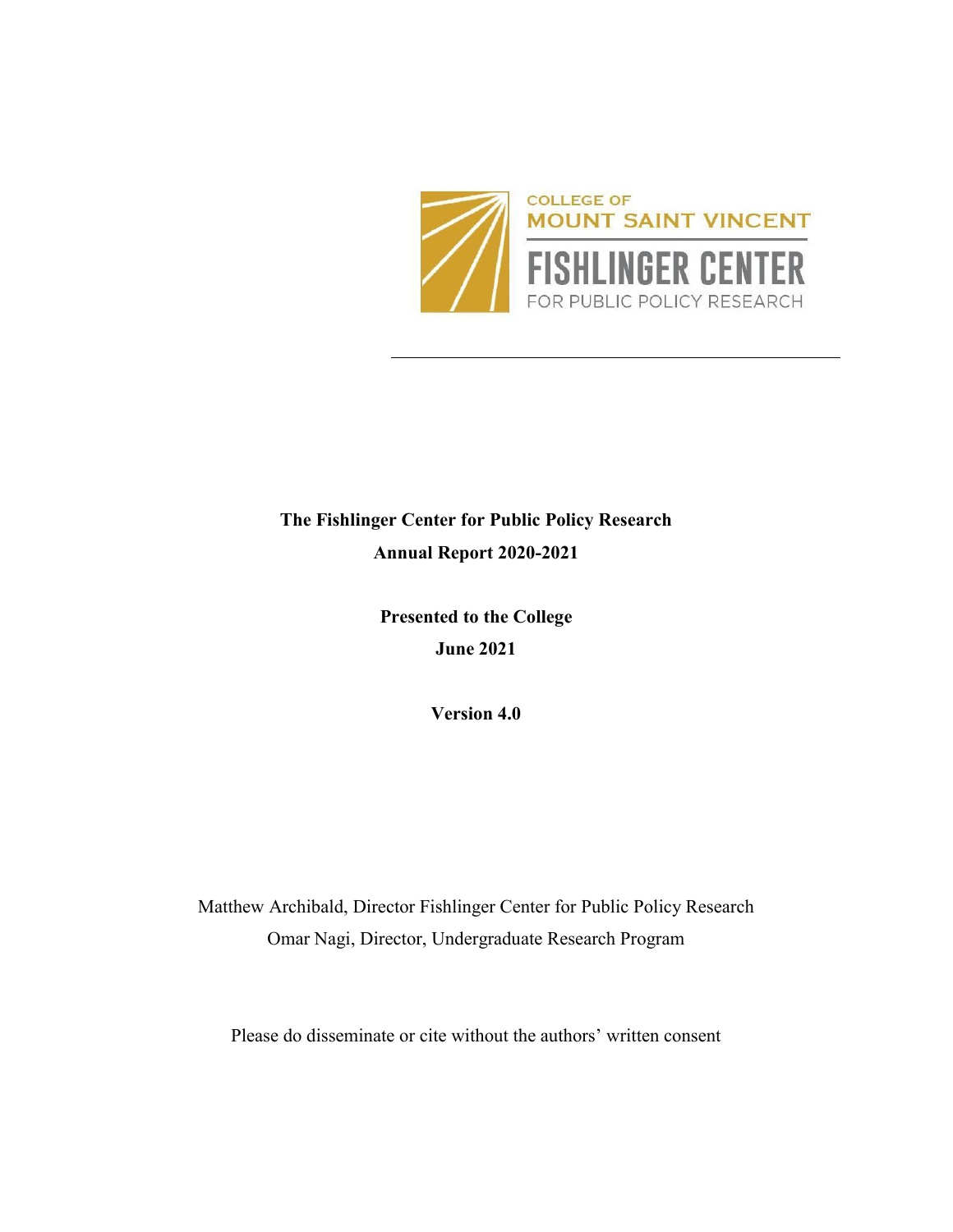# Table of Contents

| Integration of Coursework into Fishlinger-American Sociological Association Howery Grant10 |  |
|--------------------------------------------------------------------------------------------|--|
|                                                                                            |  |
|                                                                                            |  |
|                                                                                            |  |
|                                                                                            |  |
| Proposal for Small Business Unemployment Rate Project and Budget Projections  25           |  |
|                                                                                            |  |
|                                                                                            |  |
|                                                                                            |  |
|                                                                                            |  |
|                                                                                            |  |
|                                                                                            |  |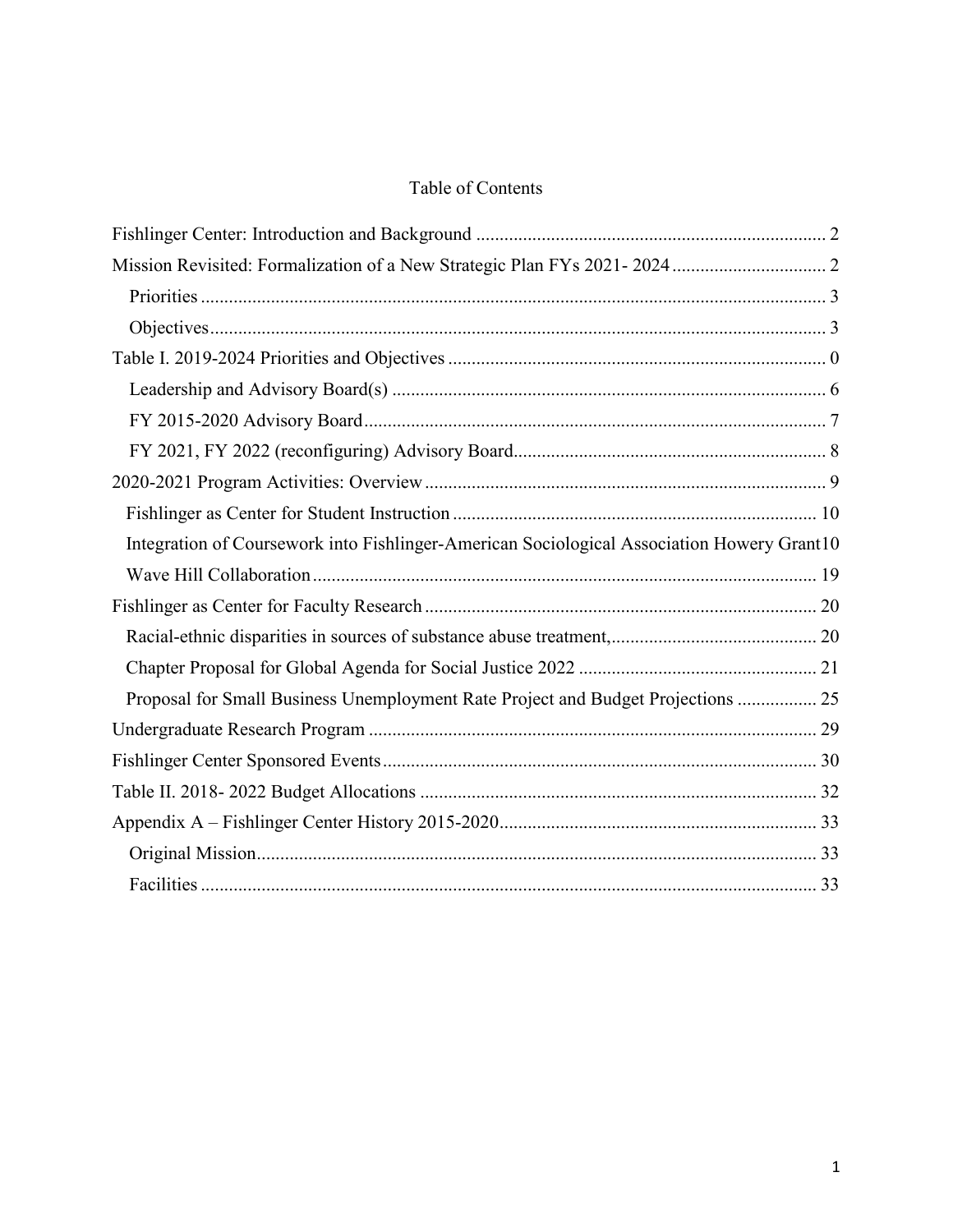### The Fishlinger Center for Public Policy Research: Annual Report 2020-2021

### Fishlinger Center: Introduction and Background

<span id="page-2-0"></span>In February 2015, the College of Mount Saint Vincent announced the creation of the Fishlinger Center for Public Policy Research. With funds generously contributed by William Fishlinger, a trustee of the College, the Center was designed to study public policy issues.

In its first five years, under leadership of the advisory board chair, Provost Guy Lometti, and Director James Donius, the Center undertook a series of projects aimed at drawing attention to the College. It conducted ongoing nation-wide polling on topics such as human trafficking, health care, poverty, domestic violence, drug addiction, education and the environment.

These projects showcased the Fishlinger Center's mission: To illuminate public opinion on key public policy and social issues through independent empirical research, leading to meaningful debate and dialogue, and constructive action.

In 2019-2020, Fishlinger Center Director James Donius retired and Professor Matthew Archibald became the director. The Center was re-located to the sociology department, and its structure and mission were updated (see *The Fishlinger Annual Report 2019-2020*).

Now in its second year under a new directorship, the Center, in 2020-2021, has expanded its mandate from polling to research. The goal of this phase in the Center's mission is to conduct policy-relevant social, political and economic research; to serve as a resource for faculty scholarship; and to promote undergraduate learning. To facilitate that transition, a new strategic plan was created.

Mission Revisited: Formalization of a New Strategic Plan FYs 2021- 2024

<span id="page-2-1"></span>In FY 2020-2021, the Center continued to build capacity as a research center. The mission was revisited and its fundamental tenets affirmed. By re-emphasizing the pedagogical importance of the Center, a new strategic plan was developed and its various programs activated.

### Mission

The Fishlinger Center for Public Policy Research serves as a vehicle for dialogue and constructive action on public policy issues. The Center conducts policy-relevant research on social, political and economic problems confronting local, national and global communities. It is a resource for faculty, students and other institutions in the design, execution and translation of social science research underlying political decision-making. As a core resource within a liberal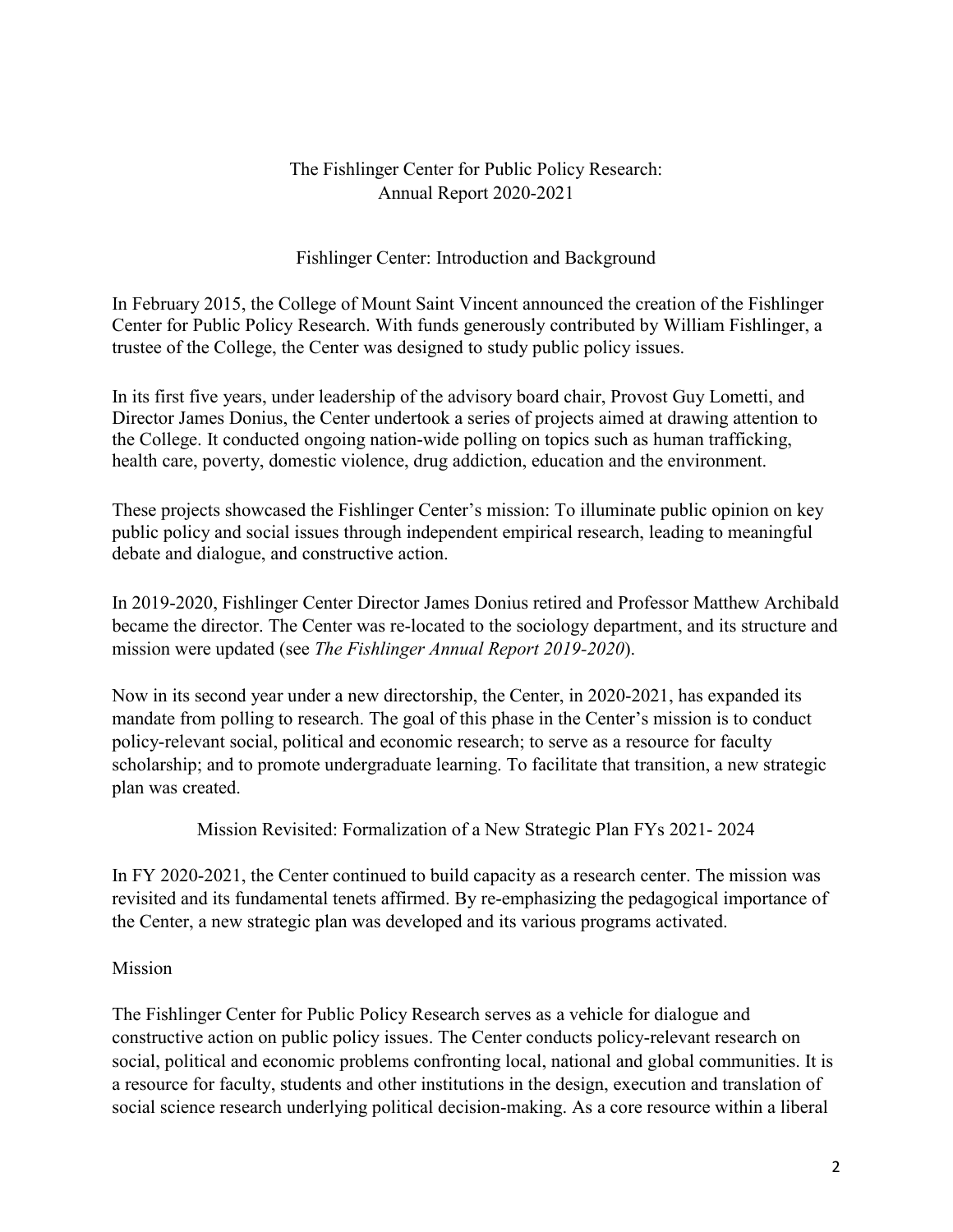arts institution, the Center aims to enhance the pedagogical relationship between the College, its students, faculty, administration, alumni, and the broader community with regard to matters of ongoing public concern, such as disparities in health and healthcare, inequality, and the environment. The Center promotes faculty-student research for a deeper understanding of our common humanity and moral commitments. The Center provides a mechanism through which the research capabilities of the College can be matched with external funding streams, combining expertise and capacities across disciplines and multiple institutions to address important social, political, and economic problems.

### <span id="page-3-0"></span>**Priorities**

The Fishlinger Center conducts research investigating policy-relevant social, political, and economic problems. During the next five years, the mission will be operationalized through two goals. These goals will: 1) promote faculty/student/partner scholarship, and 2) develop external funding streams. Faculty/student/partner relationships include not only faculty-student mentoring along the lines of traditional research teams, but faculty and student project-affiliation with nonprofits, such as the University Neighborhood Housing Project and Up to Us,  $<sup>1</sup>$  $<sup>1</sup>$  $<sup>1</sup>$  as well as</sup> other academic institutions. For the second goal, external funding streams include small targeted sources such as the American Sociological Associations' Community Action Research Initiative, and its Howery Teaching Grant, as well as broad initiatives, such as the National Institutes of Health Research Training and Career Development.

The following Center objectives outline the next five years' projects and programs which will promote faculty/ student/ partner scholarship and generate external funding.

#### <span id="page-3-1"></span>**Objectives**

Actionable goals and their objectives which will motivate faculty/student/partner scholarship and help develop external funding are outlined in Table I (below).

<span id="page-3-2"></span> <sup>1</sup> See https://unhp.org/ and https://www.itsuptous.org/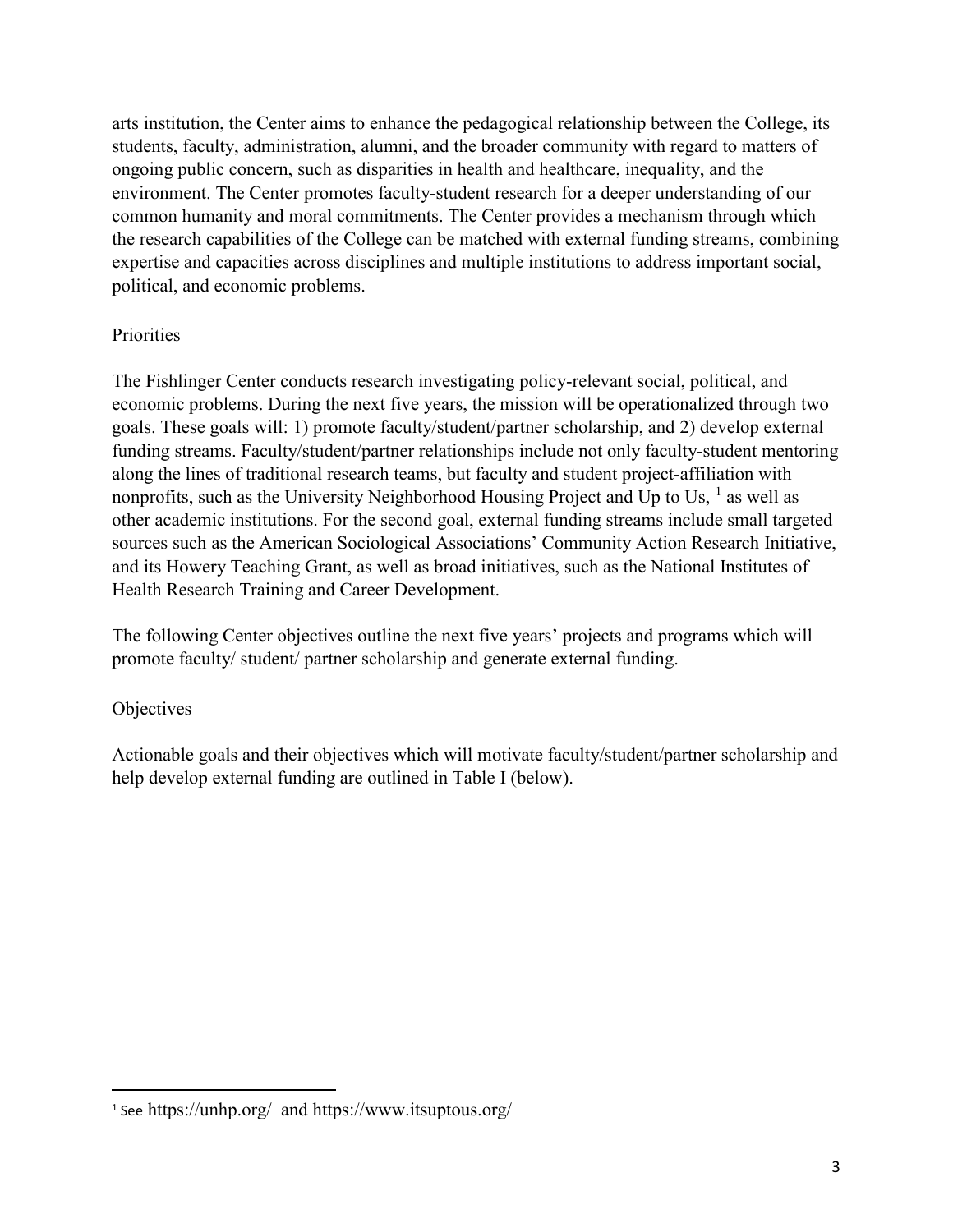<span id="page-4-0"></span>

| Year         |          | Priority                | Objective                                                    | Organizing tasks                              | Goal benchmarks                       | Goal met            |
|--------------|----------|-------------------------|--------------------------------------------------------------|-----------------------------------------------|---------------------------------------|---------------------|
|              |          | Area                    |                                                              |                                               |                                       |                     |
| Yr1:<br>2020 | 2019-    | Scholarship/            | Generate faculty and student<br>commitment. Develop research | Interview faculty/ students.                  | Participation in Center<br>and/or URP | June 2020           |
|              |          | Pedagogy                | streams.                                                     | Set up Undergraduate<br>Research Program.     |                                       |                     |
|              |          |                         |                                                              | Consensus for three focal                     |                                       |                     |
|              |          |                         | Formalize processes for                                      | areas: health/healthcare,                     | <b>UG</b> Center                      | June 2020           |
|              |          |                         | undergraduate research to                                    | education, (e.g.,                             |                                       |                     |
|              |          |                         | contribute to Fishlinger Center                              | undergraduate/ graduate                       |                                       |                     |
|              |          |                         |                                                              | education, research                           |                                       |                     |
|              |          | Formalize processes for |                                                              | methodologies) and social/                    | See example student                   | June 2020           |
|              |          |                         | students to do professional data                             | economic inequality (e.g.,                    | climate survey report                 |                     |
|              |          |                         | reports.                                                     | race/ethnicity, class, labor,<br>immigration) | excerpt p. 24                         |                     |
|              |          |                         | Involve approximately 15% of                                 |                                               | 60 students $*$ 3                     | Ongoing             |
|              |          |                         | CMSV students in Fishlinger                                  |                                               | semesters (spring 2019,               |                     |
|              |          |                         | related learning.                                            |                                               | fall 2020, spring 2020)               |                     |
|              |          |                         |                                                              |                                               |                                       |                     |
|              |          |                         | Establish system for storing                                 |                                               | Center data storage on                | June 2020           |
|              |          |                         | Fishlinger data at the Center,                               |                                               | <b>CMSV Cloud</b>                     |                     |
|              |          |                         | rather than relying on external<br>partners for storage.     |                                               |                                       |                     |
|              |          |                         |                                                              |                                               |                                       |                     |
|              |          | Funding                 | Identify funding sources                                     | Interviews center directors                   | List of funders                       | Ongoing             |
| $Yr2$ :      | $2020 -$ | Scholarship/            | Reinforce faculty and student                                | Coordinate faculty/ student                   | Accumulation of papers                | September 2020-June |
| 2021         |          | Pedagogy                | commitment through project                                   | research papers and                           | and talks thru Center and             | 2021                |
|              |          |                         | development                                                  | pedagogy. Update and                          | on URP website                        |                     |
|              |          |                         |                                                              | implement Undergraduate                       |                                       |                     |
|              |          |                         | Increase to 25% CMSV<br>students in Fishlinger related       | Research Program                              |                                       | Not met-ongoing     |
|              |          |                         | learning                                                     |                                               |                                       |                     |
|              |          |                         |                                                              |                                               |                                       |                     |
|              |          |                         | Shift polling/survey focus to                                |                                               |                                       | September 2020-June |
|              |          |                         | include three central research                               |                                               |                                       | 2021                |

#### Table I. 2019-2024 Priorities and Objectives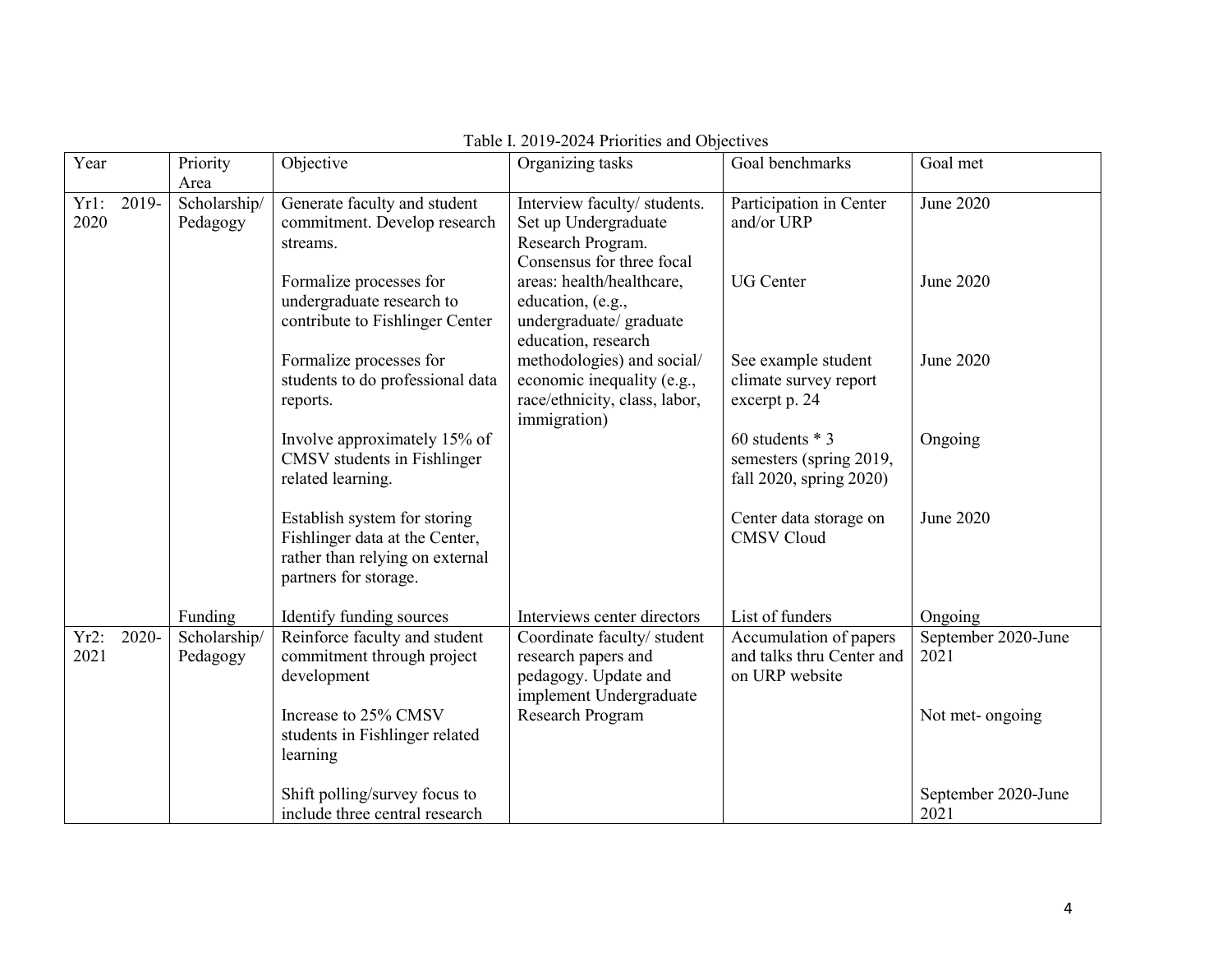|              |          | Funding                  | streams and related research<br>objectives                                                                                                                                                                            |                                                                                                                                                                                     |                                                                                                                                                         |                 |
|--------------|----------|--------------------------|-----------------------------------------------------------------------------------------------------------------------------------------------------------------------------------------------------------------------|-------------------------------------------------------------------------------------------------------------------------------------------------------------------------------------|---------------------------------------------------------------------------------------------------------------------------------------------------------|-----------------|
|              |          |                          | Identify/rank likeliest grant<br>sources as well as long term<br>funding grants and partners                                                                                                                          | Begin application process                                                                                                                                                           | Submit application(s)                                                                                                                                   | Begin July 2021 |
| Yr3:<br>2022 | $2021 -$ | Scholarship/<br>Pedagogy | Identify faculty and student<br>leadership, as well as<br>collaborators at other<br>institutions for funding<br>development<br>Complete 3-year pipeline of<br>student training and<br>participation for student roles | Work with faculty/ students<br>on research papers and<br>pedagogy aimed at higher<br>profile dissemination<br>Organize three workshops/<br>symposia for scholarship<br>and pedagogy | Accumulation of papers<br>and talks thru Center and<br>on URP website.<br>Integrate other data<br>sources into Center<br>Conduct workshops Fall<br>2021 |                 |
|              |          |                          | in Center operations                                                                                                                                                                                                  | Begin long term application                                                                                                                                                         |                                                                                                                                                         |                 |
|              |          | Funding                  | Seek long term funding sources                                                                                                                                                                                        | process                                                                                                                                                                             |                                                                                                                                                         |                 |
| Yr4:<br>2023 | 2022-    | Scholarship/<br>Pedagogy | Promote faculty-student-partner<br>scholarship                                                                                                                                                                        | Work with faculty/ students<br>on research papers and<br>pedagogy aimed at higher<br>profile dissemination<br>Initiate funding stream                                               | Review application(s)<br>Accumulation of papers<br>and talks thru Center and<br>on URP website.<br>Integrate other data<br>sources into Center          |                 |
|              |          | Funding                  | Begin tasks linked to funding                                                                                                                                                                                         |                                                                                                                                                                                     | Submit application                                                                                                                                      |                 |
| Yr5:<br>2024 | 2023-    | Scholarship/<br>Pedagogy | Continue to promote faculty-<br>student-partner scholarship                                                                                                                                                           | Organize 2025 conference                                                                                                                                                            | Edited volume and<br>conference papers                                                                                                                  |                 |
|              |          |                          | Develop next 5-year plan 2024-<br>2029                                                                                                                                                                                | Review grant and continued<br>funding                                                                                                                                               |                                                                                                                                                         |                 |
|              |          | Funding                  | Continue funding tasks                                                                                                                                                                                                | Initiate funding stream                                                                                                                                                             | Successful application                                                                                                                                  |                 |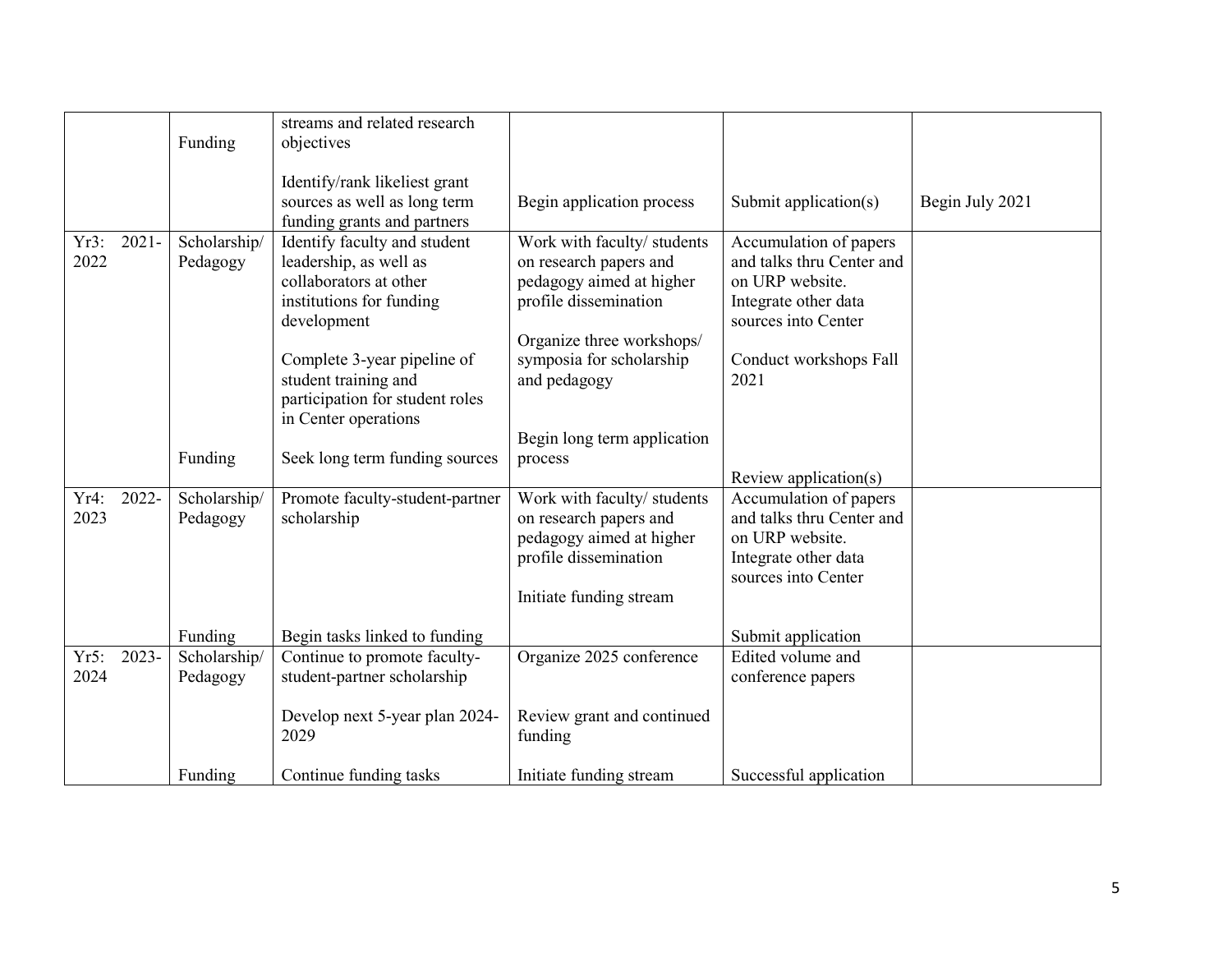<span id="page-6-0"></span>Leadership and Advisory Board(s)

Director of the Fishlinger Center for Public Policy Research

The Director of the Fishlinger Center for Public Policy Research at the College of Mount Saint Vincent, Matthew E. Archibald, Ph.D. holds a faculty appointment as Assistant Professor of Sociology. He brings broad experience to the Fishlinger Center that spans academic, private, and public sectors. Prior academic appointments include Emory University, Bates and Colby Colleges, and Michigan State University. Private and public sector positions include the Massachusetts' Department of Education and the Office of the Commissioner of Probation, as well as, Hornby Zeller Associates and the Public Consulting Group.

Professor Archibald has served in leadership roles on the Colby College Health Committee and as an advisor to the Science, Technology, Society, and Global Studies programs. At Emory University, he helped coordinate the Center for Health, Culture, and Society in the Rollins School of Public Health, as well as its Graduate Fellowship Program. In the sociology department, he served as the director of the undergraduate Certification Program in Social Research and Data Analysis, the co-director of Emory Study Abroad Program, Comparative Health Care Systems, and as the director of the department's graduate seminar.

Professor Archibald's teaching and scholarly work addresses public policy, medical sociology, health, illness and healthcare, and organizations. One strand of his current work focuses on disparities in healthcare. In this area, he and his colleagues and students examine local characteristics of behavioral healthcare networks. Another area of scholarship investigates minority participation in HIV/AIDS vaccine trials.

Professor Archibald received his Ph.D. and M.A. in sociology from the University of Washington, Seattle. He received his B.A. in philosophy from the University of Massachusetts, Amherst.

Director of Undergraduate Research at the Fishlinger Center for Public Policy Research

The Director of Undergraduate Research at the Fishlinger Center for Public Policy Research, College of Mount Saint Vincent, Omar Nagi, Ph.D. holds a faculty appointment as Associate Professor of Sociology. The founder of the Undergraduate Research Directorate in 2010, which focused on undergraduate research interests in the social sciences, Professor Nagi brings more than a decade's worth of institutional experience and depth to the Fishlinger Center.

Prior leadership includes his role as the founding Director of the Master's Program in International Development and Service (IDS). He also led an assessment of the Orange County community health network, and, in the St. Louis area, a project focused on voting outcomes of school board ballot initiatives.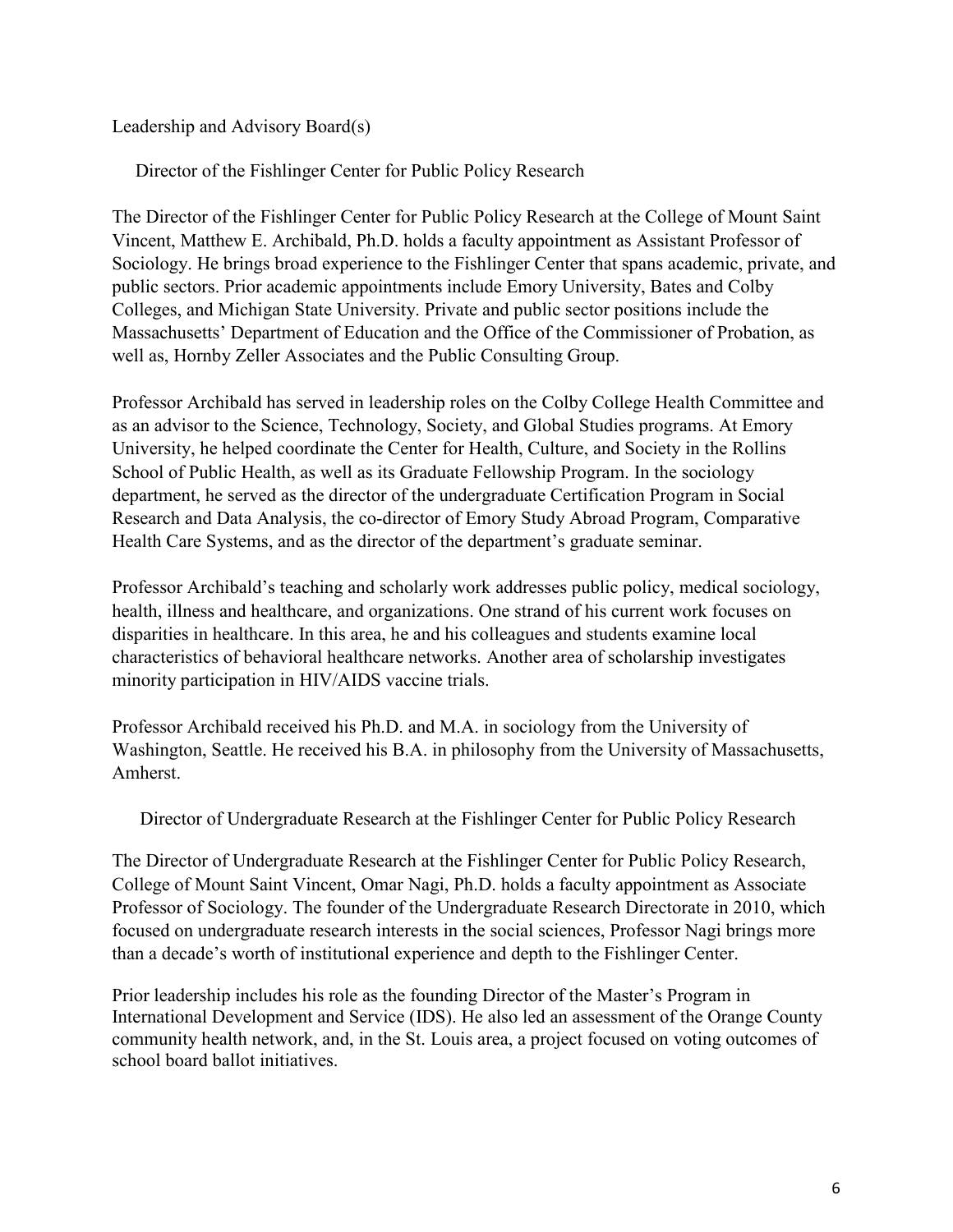Professor Nagi's teaching and scholarly work addresses the sociology of political economy with emphasis on health care, social inequality, social change and human development. Another core area of expertise is social research methods and statistics.

He has won a number of awards including the Robert K Perry L Perry Award (2013) for Outstanding Mentorship of Faculty and Students (National Association of Ethnic Studies). In 2011, he was named Teacher of the Year. Professor Nagi also received a CMSV award for digital storytelling in collaboration with IPSL, St. Mary's and Western Oregon University.

Professor Nagi received his Ph.D. in sociology from the State University of New York - Albany and his M.A. in sociology from Southern Illinois University- Edwardsville. He received his B.A. in economics from the American University in Cairo.

\* \* \* \*

The Center is in the process of restructuring its advisory board. The former advisory board consisted of experts from academia, public service, and industry. Board member William Fishlinger and his wife Joan generously provided the Center's start-up funding.

<span id="page-7-0"></span>FY 2015-2020 Advisory Board

Directors (Donius, Archibald)

Karen Chaplin, M.Ed. Educator, Community Activist, and Nonprofit Board Member

William J. Fishlinger Founder, Chairman and CEO, Gramercy Risk Holdings LLC

Alexandra Fishlinger-Calame President and Founder, Rack-It-Up

Vincent Fitzgerald, Ph.D. Associate Professor of Communication, College of Mount Saint Vincent

Charles L. Flynn, Jr. President, College of Mount Saint Vincent

Anthony Foleno Senior Vice President for Strategy and Evaluation, Ad Council

Howard Gershowitz Senior Vice President, Mktg., Inc.

Guy Lometti, Ph.D. (Advisory Board Chair) (Retired) Provost and Dean of the Faculty, College of Mount Saint Vincent

Donna A. Lopiano, Ph.D. President, Sports Management Resources

Joseph Russo COO, Omnicom Public Relations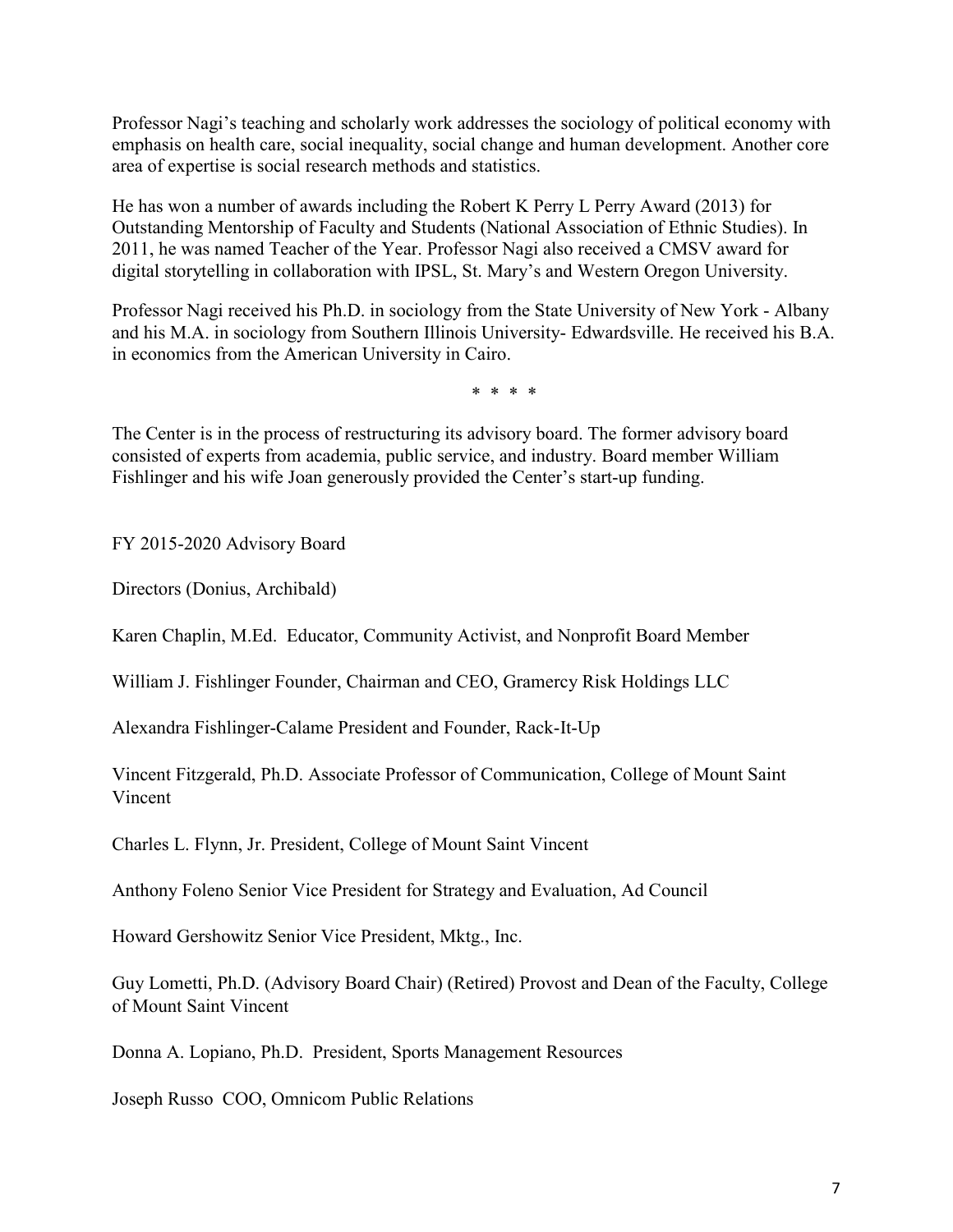David Schliecker Vice President, Food Network/Cooking Channel Brand Research (Scripps Networks Interactive)

<span id="page-8-0"></span>FY 2021, FY 2022 (reconfiguring) Advisory Board

Director (Archibald)

Omar Nagi, Ph.D. (Director Undergraduate Research Program) Associate Professor of Sociology, College of Mount Saint Vincent

Susan R. Burns, President, College of Mount Saint Vincent

Lynne Bongiovanni, Provost and Dean of the College, College of Mount Saint Vincent

Emeritus: Charles L. Flynn, Jr. President, College of Mount Saint Vincent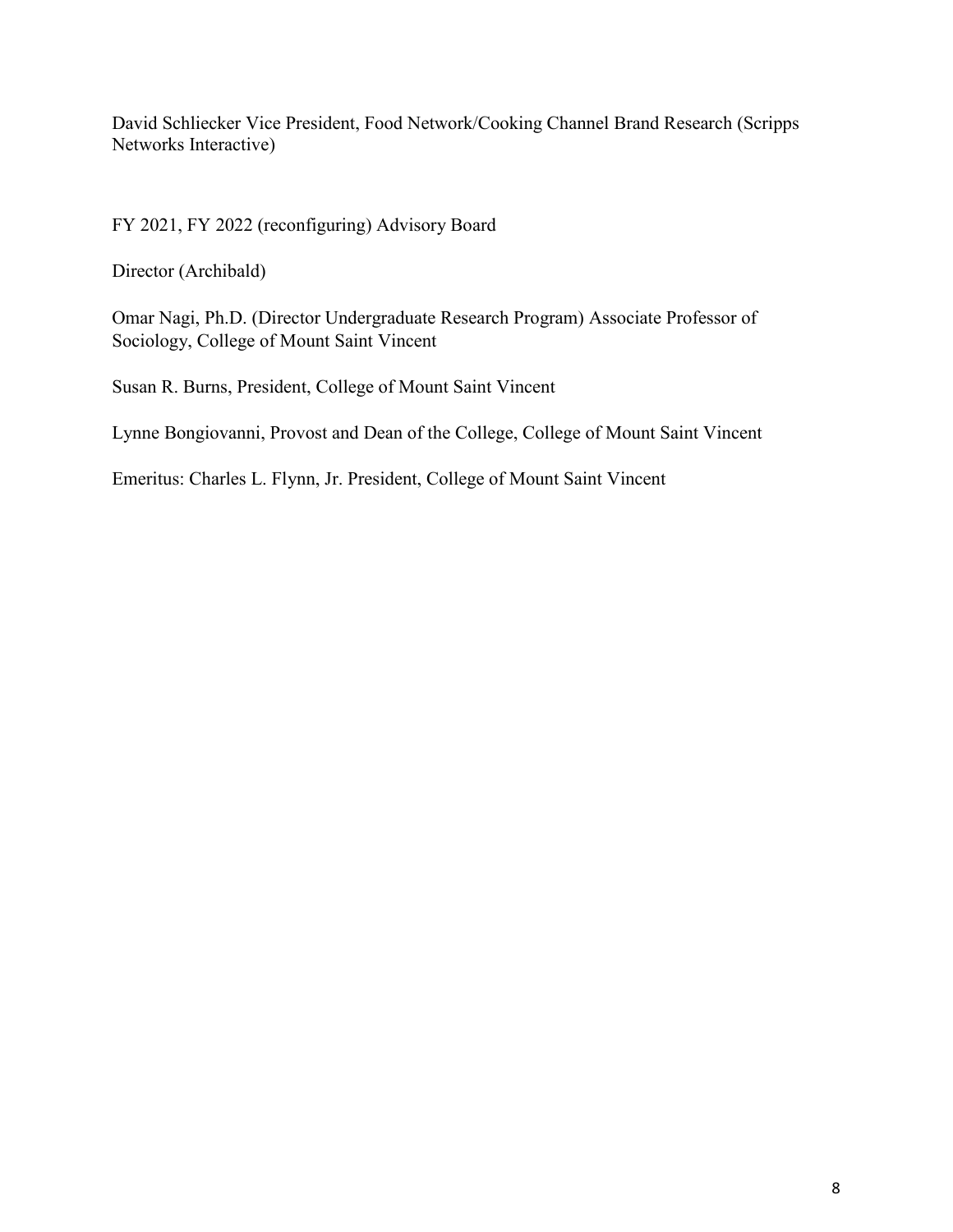#### 2020-2021 Program Activities: Overview

<span id="page-9-0"></span>During the 2019-2020 fiscal year, the Fishlinger Center transitioned from its role as a polling center under James Donius (see *The Fishlinger Center for Public Policy Research: The First Five Years; May 2019*), to its current function as a public-policy research center (see *Fishlinger Center Annual Report 2019-2020*). As noted by the outgoing director in his *First Five Years* report, the Center had been preparing to shift its reliance on polling as a data gathering mechanism to other approaches, including survey data, archival research and field studies, for several years.

In 2019-2020, faculty- and student- organized activities not only shifted its reliance on polling as a data gathering mechanism to other approaches, but transformed Center aims and goals. In 2020-2021 we continued those transformations with greater effectiveness, and, having learned from our initial interviews with faculty and students which strategic aims were feasible and which ones were not, expanded the Center's focus in three areas: heath and healthcare, education and socioeconomic inequality (see Table 1, Yr1, column 3: Organizing tasks).

Those areas are illustrated below in the section on 2020-2021 Program Activities. They cover projects undertaken during this past year intended to: 1) Secure and execute an educational grant to develop statistical training modules that can be used in social science methods classes and for Center training of undergraduates who work as interns and research assistants; 2) Develop several research projects, which entailed re-organization of the Center – new budgets, new staff, new positions and trainings for staff, including methods for gathering and analyzing data, project write-up and journal submission; 3) Complete infrastructure for Undergraduate Research Program; 4) Sponsor policy-relevant student and faculty events that addressed current social problems.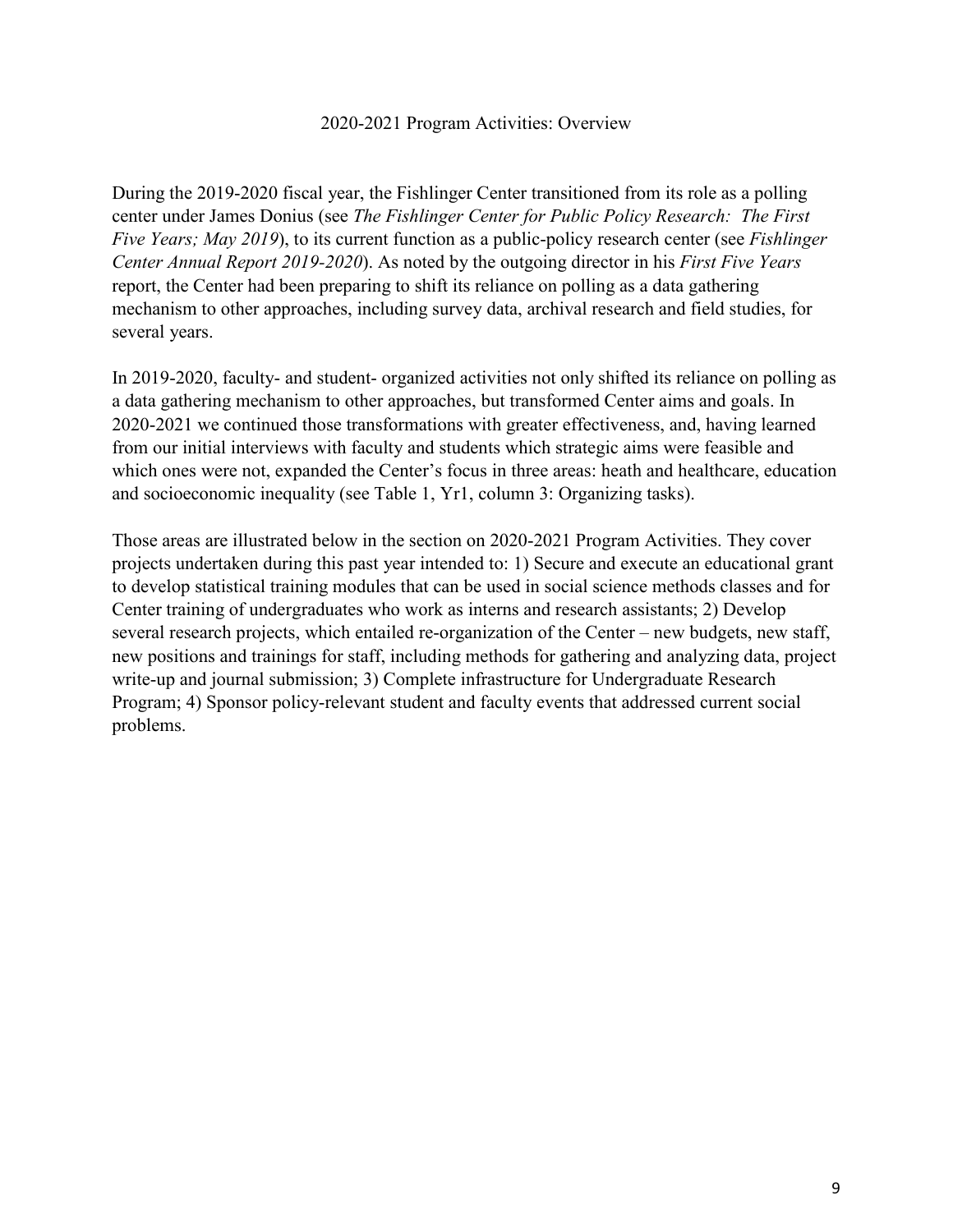Fishlinger as Center for Student Instruction

<span id="page-10-1"></span><span id="page-10-0"></span>Integration of Coursework into Fishlinger-American Sociological Association Howery Grant

Carla B. Howery Teaching Enhancement Fund- American Sociological Association

Advancing Quantitative Reasoning among First-Generation and Racial/ Ethnic Minority Sociology Students

Matthew Archibald and Omar Nagi College of Mount Saint Vincent Department of Sociology and the Fishlinger Center for Public Policy Research

2020-2021

I. Summary/description

l

*Briefly describe the project, including the immediate problem it addresses and the approach that will be used to address it.* 

The College of Mount Saint Vincent (CMSV) is a minority-serving institution that ranks as one of the ten most diverse schools in the nation, with a high proportion of first- generation college students. This proposal is a joint effort of the Sociology Department and Fishlinger Center to improve below-average quantitative skills and reasoning for students in Sociology and Public Policy at CMSV. To meet this goal, we propose the Advancing Quantitative Reasoning project (AQR). The project will be conducted in 2020-2021 through our Social Science Research Methods 315/ Public Policy Applied Statistics 300 course. Based in the pedagogical literature, <sup>[2](#page-10-2)</sup> we have designed a five-module tutorial program which augments the course material. To establish its efficacy, we propose an experimental design, randomizing students from the course some of whom will take the tutorial and others who will receive a simple introduction to the course. To assure voluntary participation in the experiment, students will receive a financial incentive (detailed below). We provide a pre-course tutorial for the experimental group with this set of five online tutorials (the control group receives no tutorial). We analyze group differences using quizzes, exams and written work at key junctures (pre-tutorial baseline, during the tutorial, post-tutorial, then, throughout the semester). Given the likely contamination effect when students meet in class, students in the experimental group will be remunerated to provide peer leadership and tutoring to the control groups during the course. Short-term goals are enhanced student mastery of quantitative skills through the tutorial, as well as improvement in departmental student-learning benchmarks. Moreover, a successful project will serve as the cornerstone for

<span id="page-10-2"></span><sup>2</sup> See e.g., Bridges, G. S., Gillmore, G. M., Pershing, J. L., & Bates, K. A. 1998. Teaching quantitative research methods: A quasi-experimental analysis. Teaching Sociology, 26(1), 14.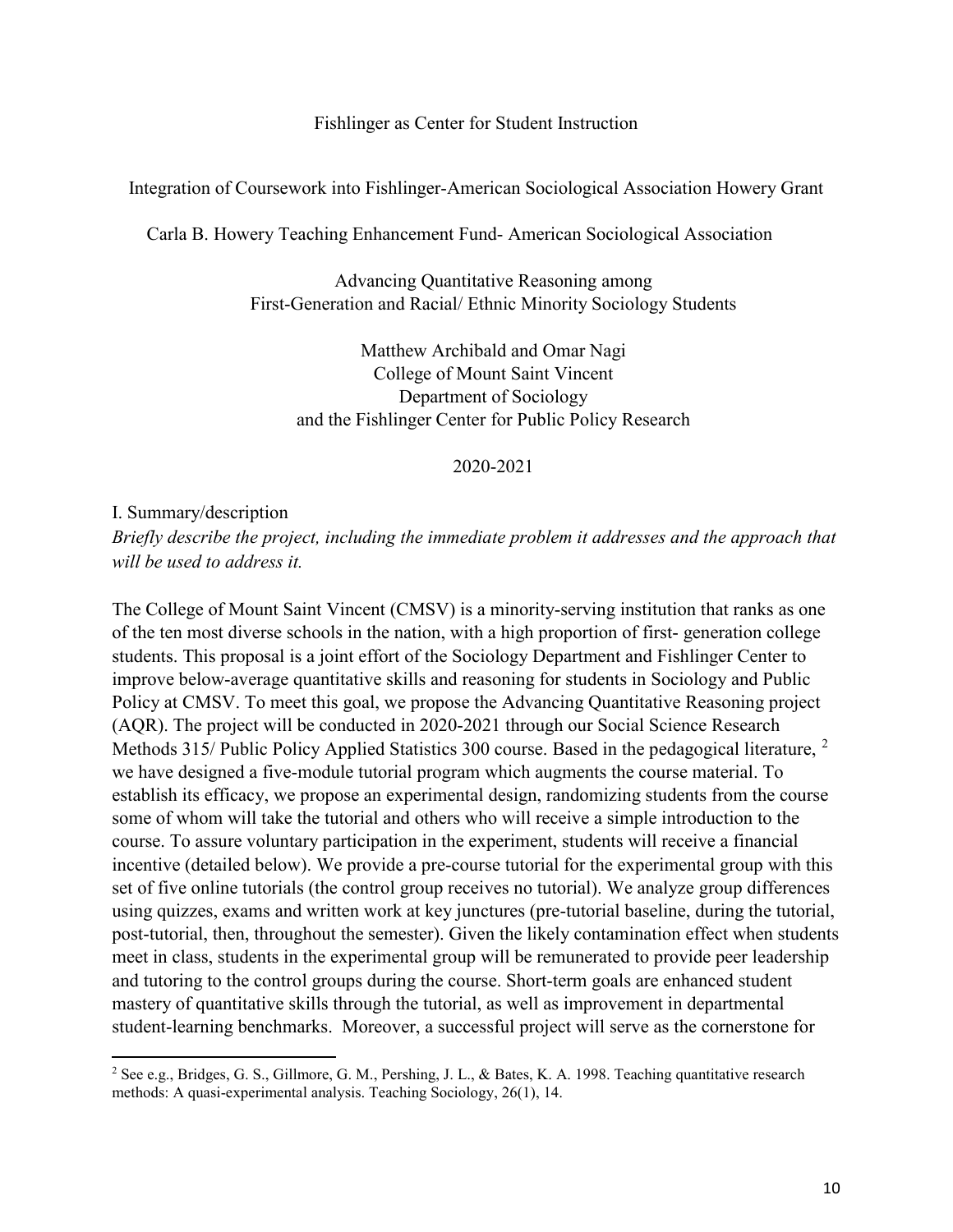expanding the mission and goals of the Fishlinger Center, including development of sustained funding for AQR project.

### Background and problem statement

 $\overline{a}$ 

Social science undergraduates, and sociology majors in particular, find quantitative methods courses both challenging and burdensome. Reasons vary but frequently arise from debilitating fear and anxiety about their putative inability to master numerical concepts.  $3<sup>4</sup>$  $3<sup>4</sup>$  $3<sup>4</sup>$  $3<sup>4</sup>$  In some cases, this anxiety is reinforced by evidence from low SAT/PSAT/ACT scores in quantitative sections of those exams, and below average grades in classes that require numerical literacy.

First-generation and racial/ethnic minority undergraduates are no exception. Difficulties in acquiring numerical skills are compounded by their disadvantaged socioeconomic and culture status. Beginning with disparities in access, research shows that Black and Hispanic high schoolers are less likely to go to college than other students and, when they do, have lower completion rates than other students.<sup>[5](#page-11-2)</sup> Since SAT/PSAT scores for Black and Hispanic students tend to be lower than for other students, especially in the mathematics sections,  $6$  it is not surprising that Black and Hispanic who do go on to graduate are significantly underrepresented in the STEM fields such as engineering, mathematics, statistics and the sciences.

For these students, barriers to skill acquisition and educational advancement are hampered by a differential opportunity structure which translates into norms of lowered educational expectations, and experienced, in some cases, as so-called stereotype threat. [7](#page-11-4) [8](#page-11-5) Lowered expectations become internalized messages of inadequacy and pessimism which result in underperformance, again, especially in STEM disciplines where traditionally fewer non-white (non-male) students are enrolled.

<span id="page-11-0"></span><sup>3</sup> Slootmaeckers, K., B. Kerremans, and J. Adriaensen. 2014. "Too afraid to learn: attitudes towards statistics as a barrier to learning statistics and to acquiring quantitative skills." Politics 34 (2): 191–200

<span id="page-11-1"></span><sup>4</sup> Bridges, G. S., Gillmore, G. M., Pershing, J. L., & Bates, K. A. 1998. Teaching quantitative research methods: A quasi-experimental analysis. Teaching Sociology, 26(1), 14.

<span id="page-11-2"></span><sup>5</sup> Shapiro, D., Dundar, A., Huie, F., Wakhungu, P., Yuan, X., Nathan, A & Hwang, Y., A. 2017. A National View of Student Attainment Rates by Race and Ethnicity – Fall 2010 Cohort (Signature Report No. 12b). Herndon, VA: National Student Clearinghouse Research Center.

<span id="page-11-3"></span><sup>6</sup> <https://reports.collegeboard.org/pdf/2019-total-group-sat-suite-assessments-annual-report.pdf>

<span id="page-11-4"></span><sup>7</sup> Steele CM, Aronson J. 1995. "Stereotype threat and the intellectual test performance of African Americans". Journal of Personality and Social Psychology. 69 (5): 797–811.

<span id="page-11-5"></span><sup>8</sup> Steele CM, Spencer SJ, Aronson J. 2002. Contending with group image: the psychology of stereotype and social identity threat. Advances in Experimental Social Psychology. 34. pp. 379–440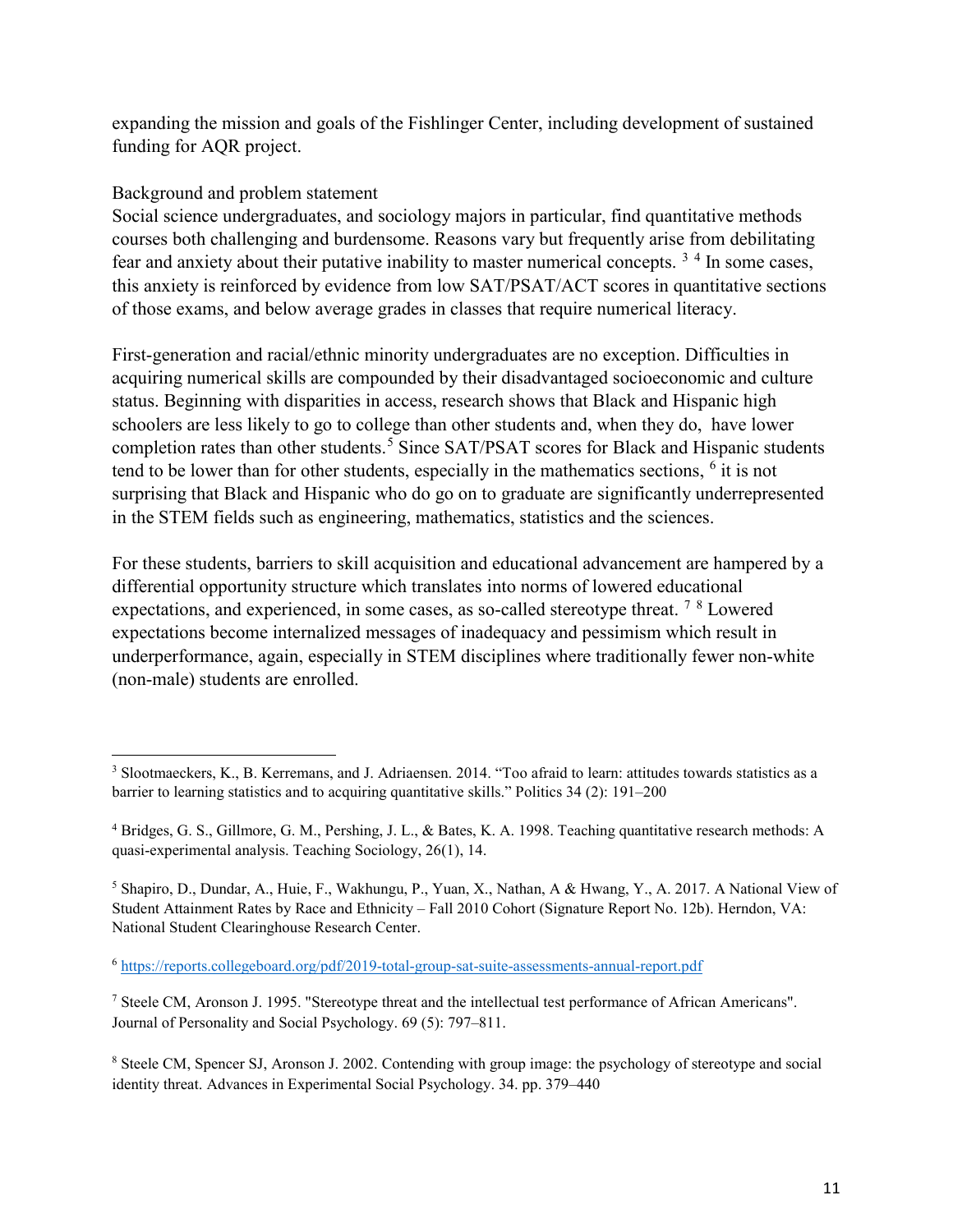To overcome these barriers, one useful approach for sociology students, has been to promote numerical literacy through skills-building on specific sociology research projects or through intensive exposure in subject-oriented courses across the curriculum. [9](#page-12-0) [10](#page-12-1) While the underlying theoretical frameworks for proposing these solutions vary, a common element is numerical practice in students' postsecondary education. In short, learning by doing.

AQR follows a similar logic. The AQR project will pre-empt students' fear and anxiety of quantitative methods, and the related coursework, through an incentivized low-stakes online tutorial practice course conducted one month prior to the actual course offering. The selected course is a statistics course cross-listed as Sociology 315/Public Policy 300. Our tutorial prototype yields the expectation that the students in the experimental group, who have been exposed to course content during five half-hour modules will master course material (measured by exams and quizzes at several timepoints) to a significantly greater extent than the control group who have not been exposed to the material. The details of randomization and outcome measurement will be blinded to one of the researchers (teaching the class). Students can opt out of participation without any consequences. Incentives consist of financial remuneration for participation by students during their winter break (first-generation and minority students who would otherwise devote themselves to their jobs). Financial remuneration will also go to peertutors during the semester as a method to preclude contamination effects (see discussion below). The course begins Spring 2020-2021 and the preparatory course will take place during Intersession Winter 2020-2021. The tutorial prototype will be sustained by sociology department and Fishlinger Center funds. We plan to develop this tutorial as a training model for advancing students more effectively into courses, internships, work study and research positions that require numerical literacy.

#### II. Value/impact to discipline

 $\overline{a}$ 

*Describe the value of the project. What will the impact of this project be on your department, institution or the discipline as a whole presently and over time?* 

The social sciences attract a sizeable portion of students from racial and ethnic backgrounds. As noted, for these students, barriers to skill acquisition and educational advancement are hampered by a differential opportunity structure which translates into norms of lowered educational expectations. Developing courses and an integrated curriculum aimed at skill-building in quantitative reasoning provides an excellent opportunity to reverse these trends. It provides the potential to reposition students to succeed in STEM or STEM-adjacent areas in graduate and professional school, and career. The importance of reversing stratification in these areas cannot

<span id="page-12-0"></span><sup>9</sup> Carla B Howery Teaching Enhancement Fund 2016/2017, American Sociological Association (PI: Silvia Bartolic); Teaching and Learning Enhancement Fund 2016/2017 for the project "Quantitative Arts: Scientists by Nurture."

<span id="page-12-1"></span><sup>&</sup>lt;sup>10</sup> Root, Robert. 2019. The ultimatum game: an introduction to quantitative literacy in a Social Justice Context Numeracy. 12(2)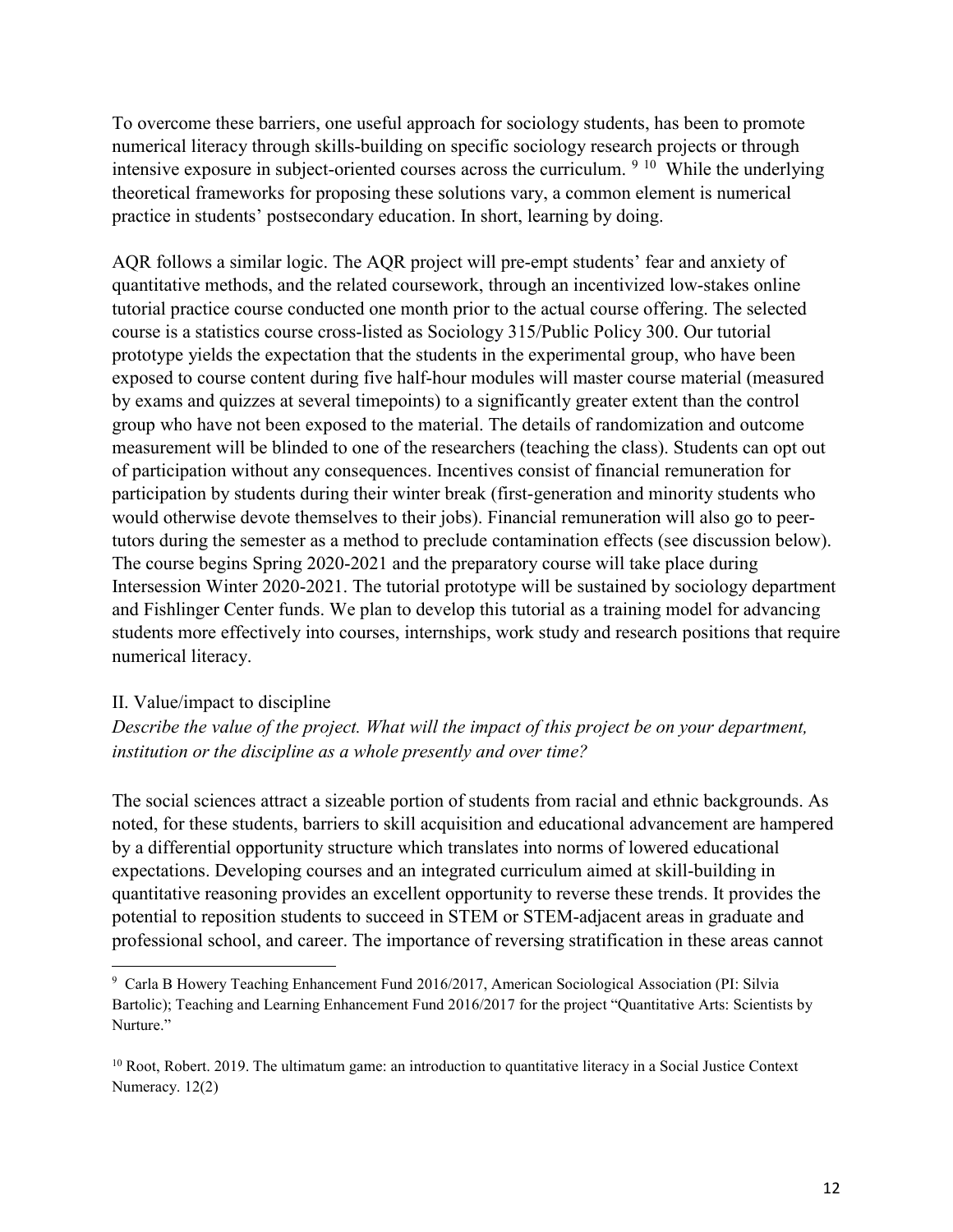be emphasized enough, not only here at CMSV, an HSI and one of the 10 most diverse smaller colleges/universities in the nation, but across the discipline.

In addition to enhancing student achievement and raising the standards of the department, the AQR project is aimed at providing grounds for expanding the mission and goals of the Fishlinger Center. The Center is mandated to provide student education, yet has few resources for doing so. This project, if successful, will become the cornerstone for updating the strategic plan of the Center to include (among other resources), funding for carrying the AQR project forward 4 years beyond ASA funding (2021-2025).

On a larger scale, the Advancing Quantitative Reasoning project is part of a larger movement across higher education known as the Quantitative Literacy movement or QL, in brief. <sup>[11](#page-13-0)</sup> Its goal is to enhance social science students' numerical literacy; to provide them with skills to meet their personal career objectives; and to provide a more equitable opportunity structure for all students, a goal of education in a democratic polity;  $12$ 

III. Scholarship of teaching and learning (literature review) *Briefly locate the project in the Scholarship of Teaching and Learning literature as well as other relevant literature.* 

This study addresses a central problem in quantitative learning among social science majors and especially among first-generation and minority students who experience disparities in access to accelerated programs aimed at promoting skills to compete for more marketable academic training in STEM subjects.

It also addresses a central problem in the SoTL literature, which is not unrelated to the problem of quantitative learning in sociology. That problem is one of validity in assessing teaching and learning outcomes. Direct assessment of student mastery of numerical material is key to the QL movement and AQR project at CMSV.<sup>[13](#page-13-2)</sup>

Our direct measures of success, scores at baseline, post-tutorial, and during classroom instruction will demonstrate whether or not the program was effective, overall, and with respect to individual student improvement and mastery of course material. Note that one of the researchers

 $\overline{\phantom{a}}$ 

<span id="page-13-0"></span><sup>&</sup>lt;sup>11</sup> Wallace, Dorothy. 2019. Three formative questions in the quantitative literacy movement, Numeracy. 12(1):13

<span id="page-13-1"></span><sup>&</sup>lt;sup>12</sup> As Schneider argues " to remove barriers to ... opportunity and to redress inequities." Schneider, Carol G. 2006. Diversity, democracy, and goals for student learning. Liberal Education (periodical) Winter,Vol. 92,No. 1

<span id="page-13-2"></span><sup>&</sup>lt;sup>13</sup> See e.g., Paino, M. C, Blankenship, L. Grauerholz, J. Chin. 2012. The scholarship of teaching and learning in teaching sociology: 1973-2009. Teaching Sociology; Beverly Hills Vol. 40, Iss. 2, : 93-106.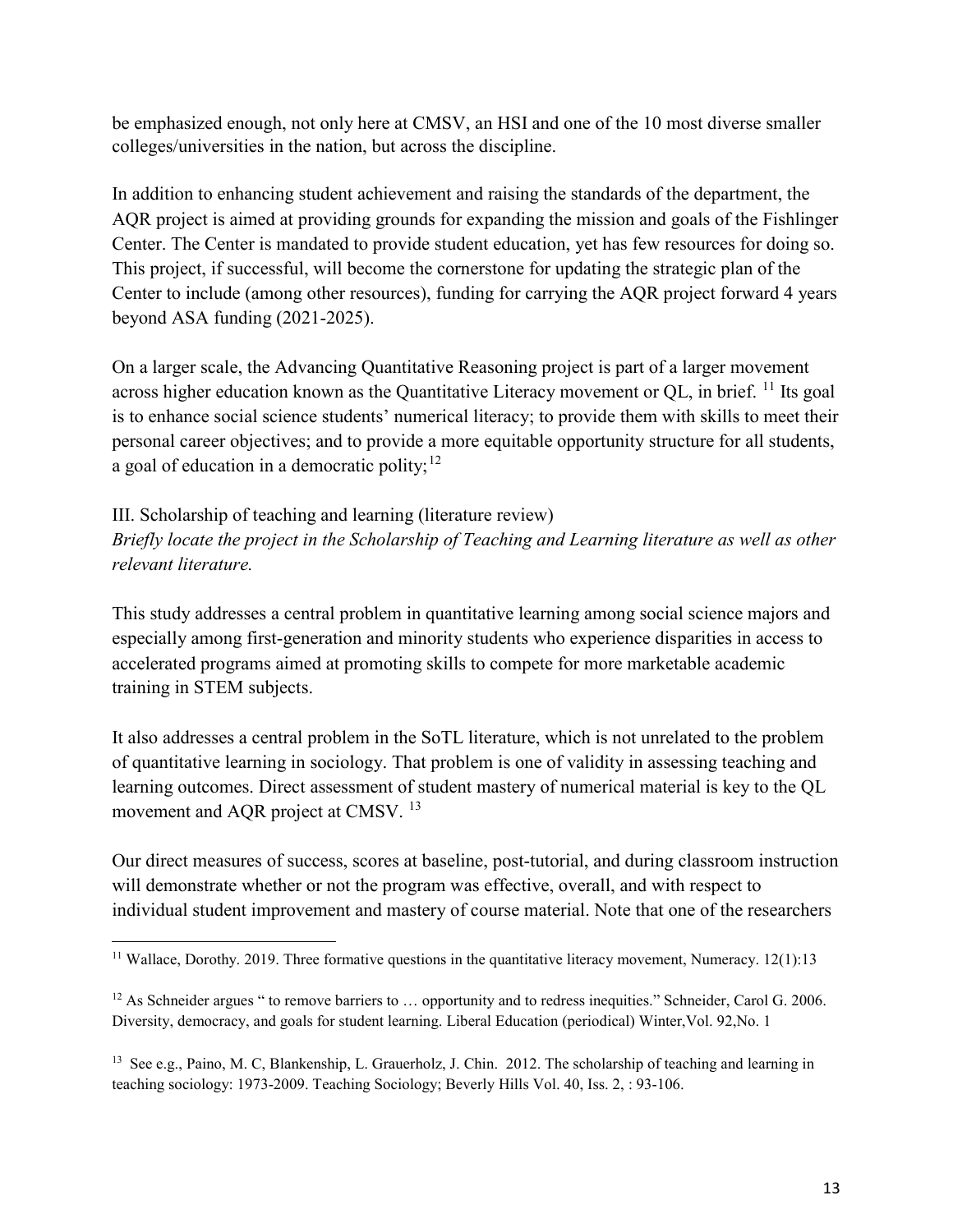has been teaching this course for 24 years and has used analysis of course content, questions on quizzes and exams, to extensively refine the course. An assessment of the tutorial uses this prior information as one measure among many to rank the success of the pedagogy. That is, for example, do experimental groups students rank in the top 1% of all students over time, or the top 5%?

Note that we will also explore the extent to which this tutorial prototype can be used for other similar classes by other instructors. Over time and across disciplines, we will be able to determine the generalizability and reliability of the tutorial prototype.

Following the suggestion of Paino et al. 2012, over the course of the extended project (years 2- 5), we will seek to incorporate best practices into the tutorial from other disciplines, primarily mathematics and economics. As these authors note, SoTL may be largely discipline specific, " but increasingly, the conversation has moved to ways to cross disciplinary boundaries, where insights and findings from different disciplines can be shared… Sociology has long been recognized as a leader in the SoTL field and will remain so only if we join in this wider conversation."<sup>[14](#page-14-0)</sup>

### IV. Methodology

l

### *Provide a detailed description of the project methods and/or activities.*

Based on prior studies students will be divided into two groups: experimental, and controls. The experimental group will be provided five half-hour modules of material drawn from Sociology 315/Public Policy 300 course content, such as construction and interpretation of central tendency, measures of dispersion, and so on. The experimental group will work through enhanced practice exercises designed to promote the skill-set relevant to the topic while the control group will receive only a cursory introduction to conventional methods pedagogy but not practice exercises. Assessment of learning outcomes will be short-term (immediately following the module) and long-range (throughout the course itself).

Several outcomes will be observed. It is expected that preparatory practice will reduce anxiety, worry and concern of all students enrolled in the course (measured from baseline prior to undertaking the modules). Importantly, the experimental group should demonstrate greater facility with the materials (assessed through quizzes, exams and summary scores) than the control group.

Since there is a likely contamination effect (the 25 students in both groups will all be in class together) we plan to let students in the experimental group serve as peer-tutors for the control

<span id="page-14-0"></span><sup>&</sup>lt;sup>14</sup> Paino, M. C, Blankenship, L. Grauerholz, J. Chin. 2012. The scholarship of teaching and learning in teaching sociology: 1973-2009. Teaching Sociology; Beverly Hills Vol. 40, Iss. 2, : 93-106.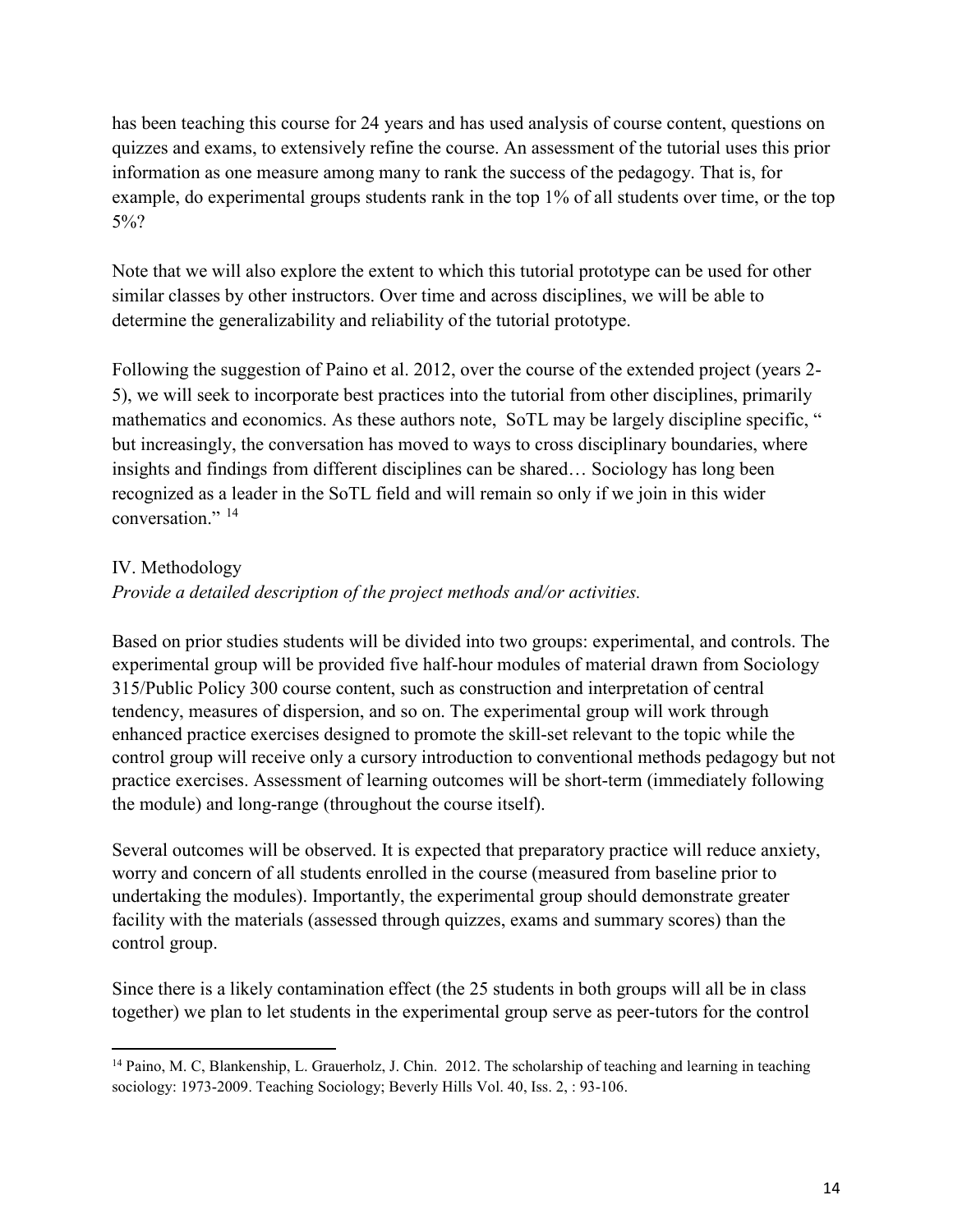group. We estimate half (6) of that experimental group will serve as peer tutors. Learning theory consistently demonstrates that enhanced motivation to master a topic motivated by pressure to teach or present material. Therefore, the experimental group's mastery relative to the control group should remain stable (i.e., consistently higher) throughout the semester. Naturally, we believe that serving as peer- tutors will have a salutary effect on those who are doing so. Through our direct measures, we can determine whether this is so or not and to what degree. With data gathered across future cohorts (2021-2025) the sample size will increase and make our assessment of the effect of AQR more reliable.

#### V. Budget

#### *How will the grant funds be used?*

The Carla B. Howery Fund's \$2500 will be used to incentivize 25 students enrolled in Sociology 315/ Public Policy 300 to participate in the preparatory course (during their winter break) and for peer-tutors to devote time to working with other students to improve their skill-set. Because both the sociology department and the Fishlinger Center do not (yet) have budget lines to fund this kind of project, external funding for this experiment are therefore essential to the success of the project. There are several reasons we plan to use the grant to serve s an incentive to participate rather than attempt to induce students to volunteer in exchange for other kinds of remuneration (e.g., gift cards, extra credit and so on). First, the College is an HSI with a large proportion of both Hispanic and African-American students, including many first-generation college students. Consequently, most students work during the semester and all of them work during the winter break. Participating in an experiment is itself a burden that can be alleviated through an incentive structure paying out \$15 per completed module per student. Both experimental and controls will receive an incentive amounting to \$1875 (\$15 \* 5 modules \* 25 students). The remainder of \$625 will be used to motivate 6 experimental group members to tutor their peers for approximately 7 hours during the semester (\$625/ \$15 / 6).

### VI. Goals/Evaluation/Assessment

*Provide a detailed description of the specific goal(s) and measurable objectives for this project. Discuss how the outcome of this project will be evaluated, qualitatively or quantitatively, and how you will define and demonstrate project success.* 

The goal of the preparatory course is to improve student mastery of quantitative data analysis. The primary strategies to achieve this are a) advanced training in basic content; b) learning by doing; and c) scaffolding and peer leadership. The current version of the course itself tests student mastery by establishing a baseline of knowledge (through an evaluative pre-test given on the first day of class), benchmarks for each set of skills mastered (through summaries, quizzes and exams), followed by a post-test on the last day of class, a final exam and written summary (where quantitative understanding is applied). This pedagogy will be carried forward and enhanced by the tutorial prototype.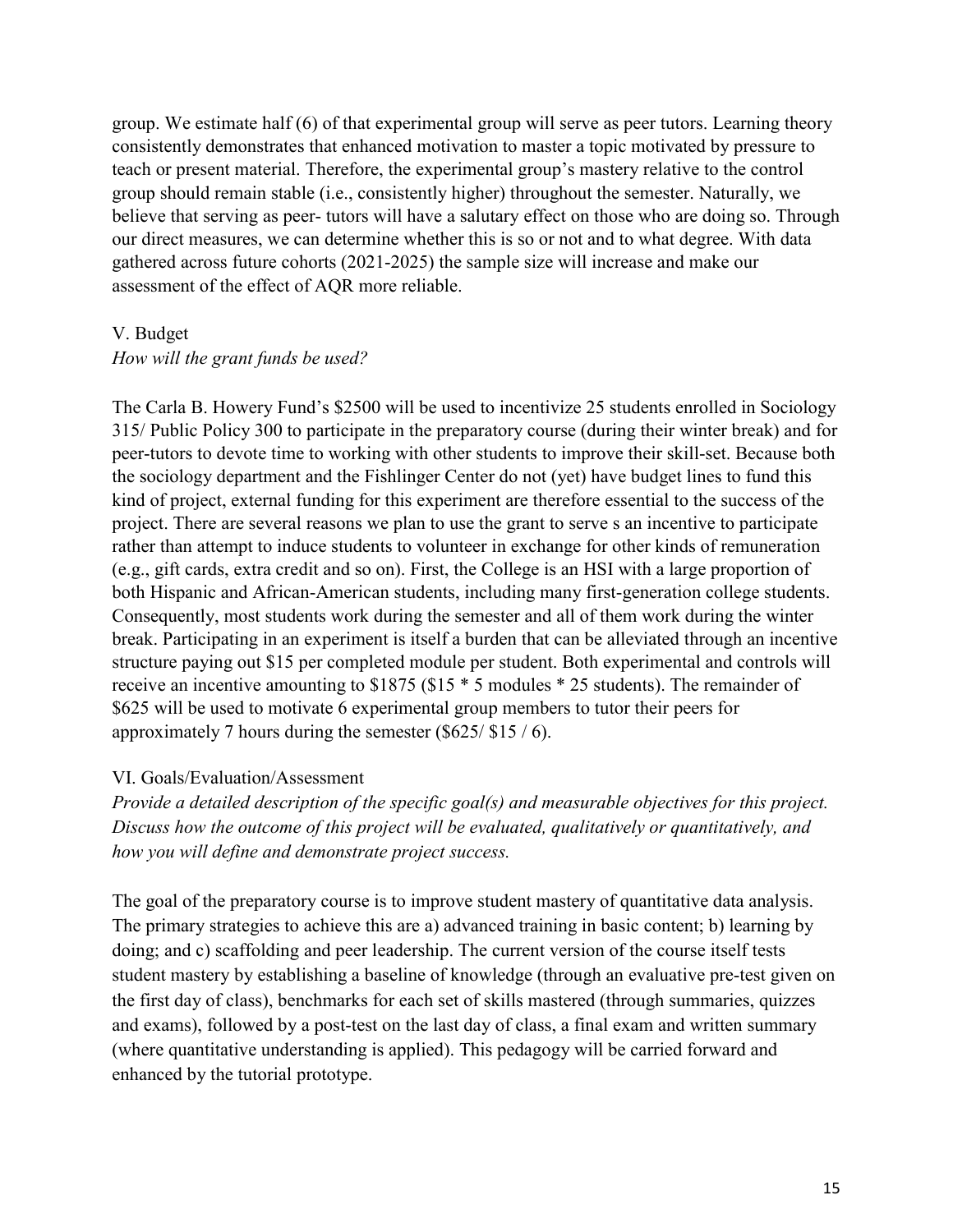Importantly, peer leadership not only benefits the peers, but also the other students, through role modeling of peers, the ability to relate, and the de-facto shrinking of instructor/student ratio.

# Specific objectives:

(1) develop rudimentary statistical skills (2) link theoretical problems to hypothesis testing and statistical inference (3) explore major types of empirical research and their implications for problem solving (e.g., experiments, surveys, participant observation) (4) apply and refine knowledge of sociological methods through diverse readings in both the sociological literature (e.g., American Sociological Review, American Journal of Sociology, Social Forces, Sociological Methodology) and in non-academic publications (e.g., *The New York Times*). Project success will be demonstrated: initially by differences on measures (see e.g., section III paragraph III, above) between experimental-group students and controls, along the lines of, one half to two-thirds of a standard deviation in mid-term scores (ballpark estimate); then by a slight reduction in the size of the deviation as peer tutors assist the controls in learning but never a large enough reduction to eliminate the significant difference between experimental group and controls. However, since that might occur, we will seek funding from the department and Fishlinger Center for 4 additional years' worth of data.

### VII. Timeline

*Provide a specific and realistic timeline for this project, including project evaluation.*

March —August 2020 - develop online tutorial prototype including 5 modules for course content; submit IRB

September—November 2020 - refine, test and revised tutorial prototype

December 2020 — January 2021 - institute preparatory course

December 2020— January 2021 - concurrent assessment with real-time feedback to students January 2021 – May 2021 - conduct seminar including concurrent assessment with real-time feedback; train peer tutors, initiate peer tutoring and monitor and assess tutoring process May 2021—June 2021 - analyze results of tutorial prototype

June 2021 – August 2021 - write up results for dissemination; develop Soc. Dept and Fishlinger Center proposal to initiate funding stream beginning with replication of tutorial prototype (given revisions to the model).

August 2021— August 2025 - accumulate data from this particular seminar; increase interdisciplinary involvement with mathematics and economics departments. Develop new incentive schemes and apply alongside streams funding participation (e.g., course credit, testingout schemes).

 $2025 +$  initiate model under varying conditions: same seminar content/ different instructors; different content/ same instructors; different content/ different instructors; analyze outcomes.

VIII. IRB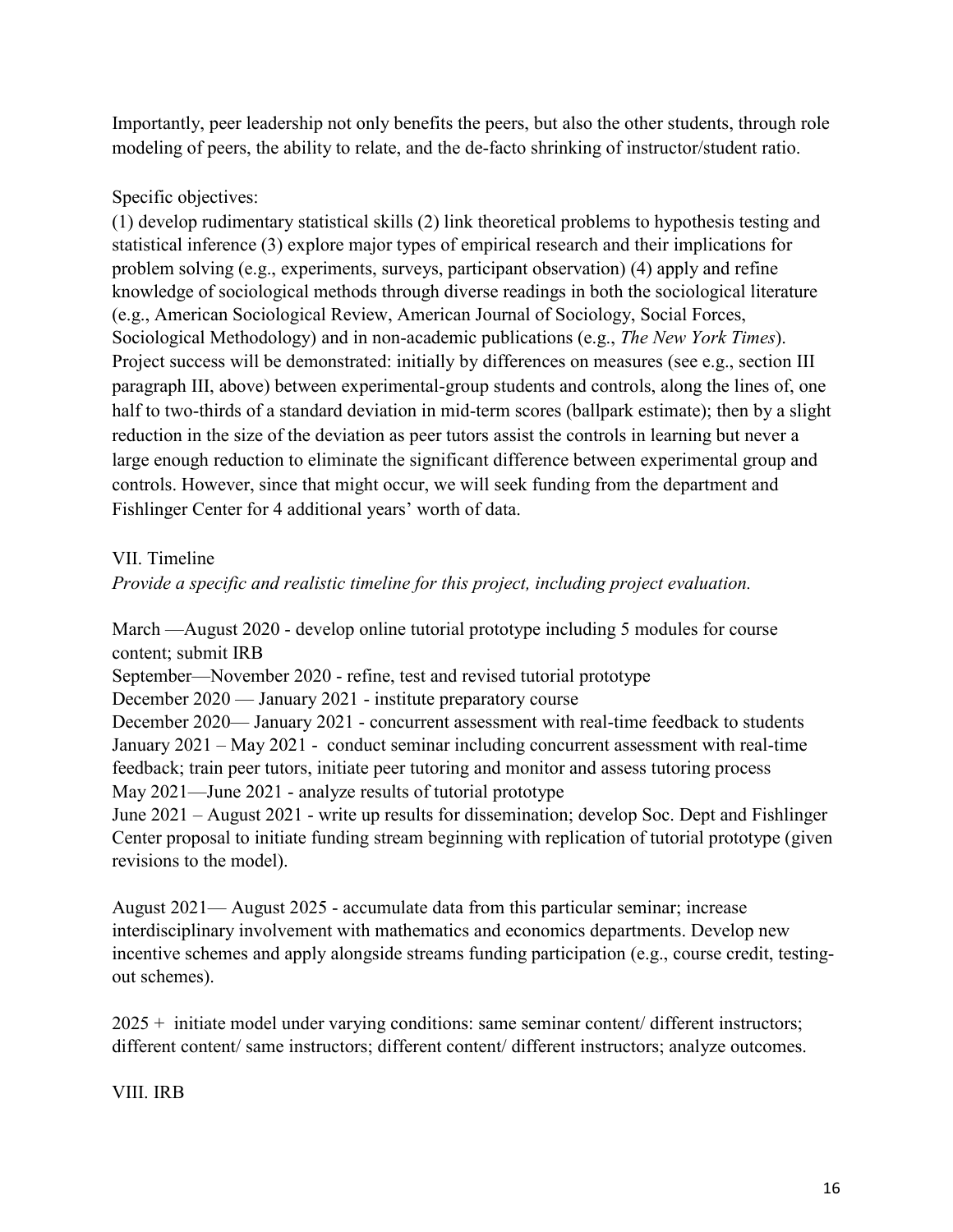The results of the College of Mount Saint Vincent's AQR project will be disseminated. Therefore, an IRB approval along with the necessary consent forms will be sought (see accompanying IRB documentation). Yet, we anticipate this research project will meet federal exemption category 1, with some qualification. It should also align with exemptions 2 and 3, without any qualifications

### IX. Analyses and write-up

Project documentation and analyses of results will take place post-term, June-July 2021. Having used Howery funds, additional support for faculty and staff will be drawn from the Fishlinger Center Budget.

Presentation of two papers related to the project will take place at ASA's annual conference (virtual this year), in August 2021.

In addition, the Fishlinger budget for FY 2022, includes \$2500 dedicated to replication of this QL project for Soc 350 in the spring of 2022.

Integration of Fishlinger Data into Coursework (FY 2020 and FY 2021)

In relocating the Fishlinger Center and public policy major to sociology, the immediate aim was to involve students more intensively in Fishlinger operations and research, as well as securing a forum for utilizing Fishlinger data as a learning tool in classes.

Initiatives for the past two years included;

- Use of Fishlinger Center data in classroom settings.
- Training students to assume professional support roles needed for Center operations, including organizing and analyzing data, preparing reports for online publication, etc.
- Inviting student researchers to affiliate with Fishlinger, and develop project work with the assistance of Fishlinger Center faculty advisors. This capitalizes on a current strength of the college, that had been largely disconnected from the Fishlinger Center.
- Utilizing the Fishlinger Center as an anchor for a more robust and focused Public Policy major.

These initiatives are ongoing.

Several courses were offered 2020-2021, as in the previous year, that were explicitly built around utilization of Fishlinger data as a learning tool, as well as having the goal of training students to take larger professional roles in Fishlinger in subsequent semesters. These courses reached about fifteen percent of the UG student population, and began to raise the profile of the Center within the college community.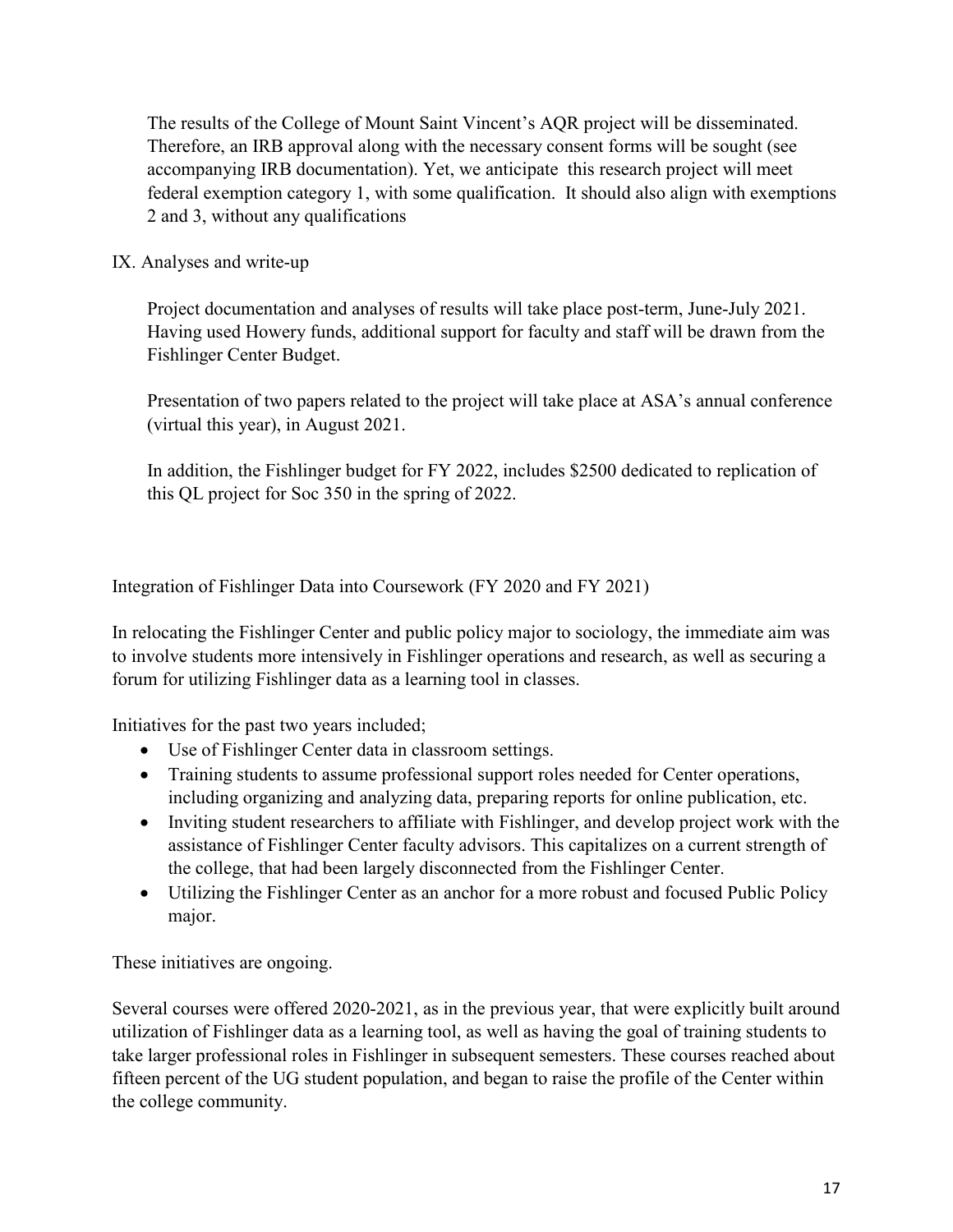In the course of completing requirements for classes, students continued to construct simple data reports from Fishlinger data, including qualitative coding reports, as well as write-ups of quantitative data. The culmination of these efforts came during the final week of the academic year, and we are finalizing edits and formatting for online posting of student reports (see *Fishlinger Center Annual Report 2019-2020*).

These efforts provided students with both practical and conceptual training, as well as opportunities for credentialing (through internal publications for students who performed particularly well on these assignments). In this way, the Fishlinger Center and its association with the public policy major is in the beginning stages of realizing its purpose as a Signature Program of CMSV. The commitment made by the college to the Center will yield increasing returns in student learning. It also incentivizes learning by awarding scholarly distinction to topperforming students. Increasingly, Fishlinger Center will be a valuable recruiting tool for students interested in undergraduate achievements that go beyond class work.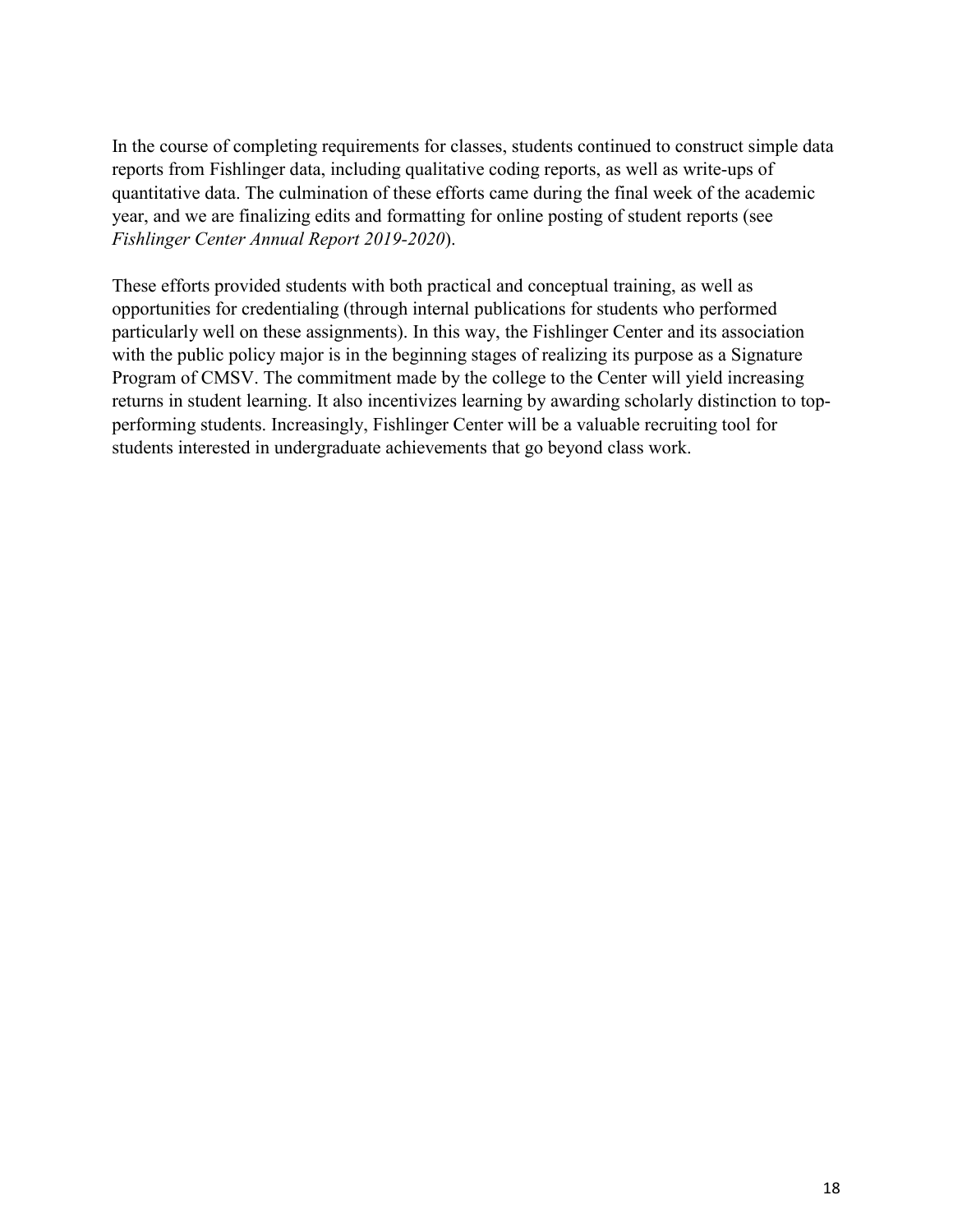## <span id="page-19-0"></span>Wave Hill Collaboration

The school at Wave Hill has been working with the sociology department for the past few years. During the past year, the Fishlinger Center and Wave Hill met to discuss resources the Center can provide. Due to the imposition of the pandemic, goals discussed in 2019-2020 remain to be operationalized. These include:

- Wave Hill would like to add new questions to the Center's surveys about environmental, ecological, and public space issues.
- We will collaborate to provide robust internship and further research opportunities for CMSV students working with Wave Hill and other partners
- Fishlinger will teach Wave Hill interns statistics, data literacy and data visualization
- Wave Hill will include a member of the CMSV sociology department as a mentor for their high school students on a research project focused on parks. Wave Hill pays \$4100 for approx. 85 hours of time
- Longer-term collaborating entails local high school students taking GIS courses at **CMSV**
- Some of these activities will include faculty who work with other CMSV departments, such as education, communications, mathematics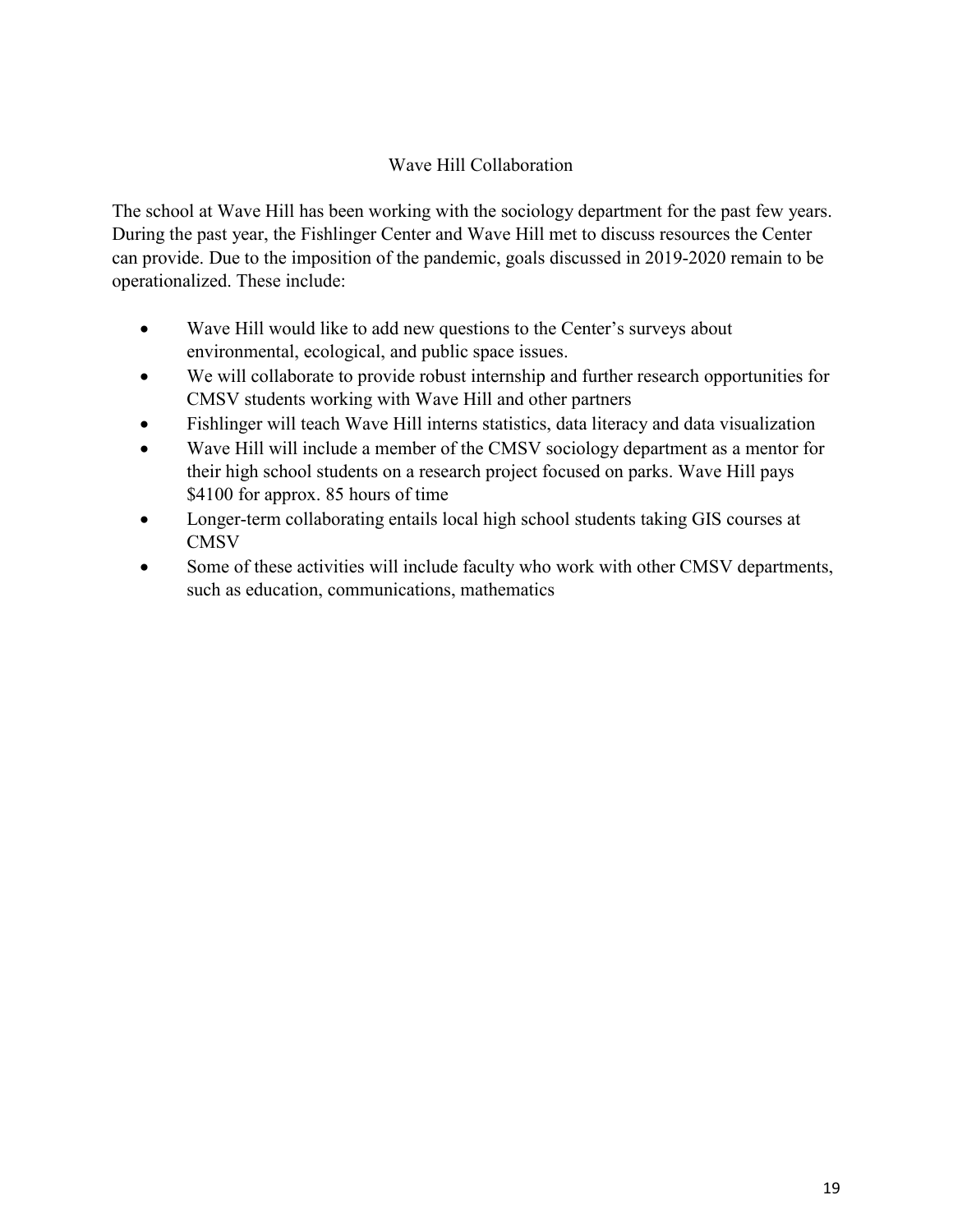Fishlinger as Center for Faculty Research

<span id="page-20-0"></span>The following descriptions of faculty/ student research were at various stages of completion during FY 2021. For example, the first project (abstract below) is a paper addressing disparities in behavioral healthcare. Its author involved several students and staff in its production, some of whom are now working on a second paper project addressing methodological issues in behavioral healthcare (not shown). A third project proposal aimed at global mental health issues is under review, and the last project, Small Business Unemployment Rate project has just begun (June 2021).

> <span id="page-20-1"></span>Racial-ethnic disparities in sources of substance abuse treatment, their socioeconomic correlates and clinical features

> > Matthew E. Archibald

Director Fishlinger Center for Public Policy Research/ Assistant Professor Department of Sociology College of Mount Saint Vincent Riverdale NY 10471

Under review: *Addictive Behaviors, an international journal*

#### **Abstract**

- Objective: Racial-ethnic group differences in substance abuse treatment continue to puzzle researchers and policy-makers. In contrast to other areas of healthcare provision, national substance abuse treatment studies have shown racial-ethnic group parity. This study examines racial-ethnic sources of substance abuse treatment, their socioeconomic correlates and clinical features.
- Methods: Sources of substance abuse treatment were examined for a nationally representative sample of adults with substance use disorder (SUD) from pooled National Survey of Drug Use and Health (NSDUH) data, 2002-2014 (N= 63,586) and 2015-2019 (N=19,893). Using Taylor-adjusted logistic regression, I examined racial-ethnic differences in sources of substance abuse treatment, their socioeconomic correlates and clinical features.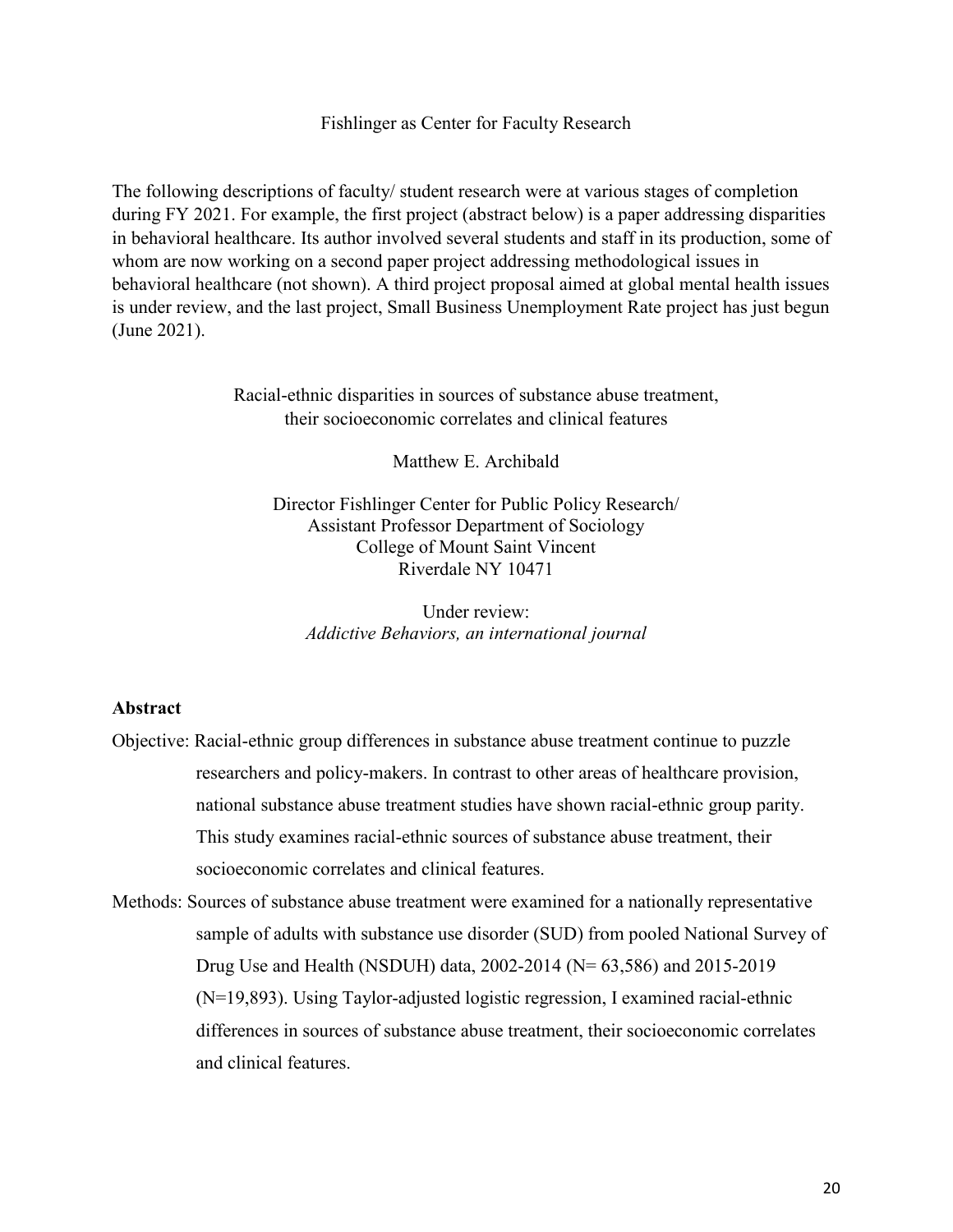- Results: Blacks and Latinos were more likely to receive treatment through the criminal justice system and whites more likely to receive treatment at a doctor's office. Blacks were also more likely than whites to receive treatment through inpatient/outpatient rehabilitation (in non-adjusted models), and Latinos were least likely to receive care in rehabilitation facilities. While socioeconomic and clinical mechanisms explaining these differences varied across sources of treatment, significant racial-ethnic differences remained, independent of these factors.
- Conclusions: Racial-ethnic group differences in SUD treatment are actual healthcare disparities in that Blacks and Latinos were less likely to receive private medical treatment and more likely to be treated in jail or prison, a setting designed primarily for purposes of justice and not medical care. Questions about the conditions, efficacy, and therefore equity of substance abuse treatment for racial and ethnic minorities should be addressed.

KEYWORDS: racial-ethnic disparities, substance use disorder treatment, criminal justice system

> <span id="page-21-0"></span>Chapter Proposal for Global Agenda for Social Justice 2022 Matthew Archibald, Director Fishlinger Center for Public Policy Research/ Assistant Professor, Sociology, College Mount Saint Vincent

> > Title: Global Mental Health

#### Section I.

Global mental health, ranging from depression and schizophrenia to substance abuse, is an area of research, policy and practice aimed at reduction of mental health-related morbidity and mortality, through improvement of healthcare, particularly in low- income and middle- income countries (Maldonado and Moreira, 2019).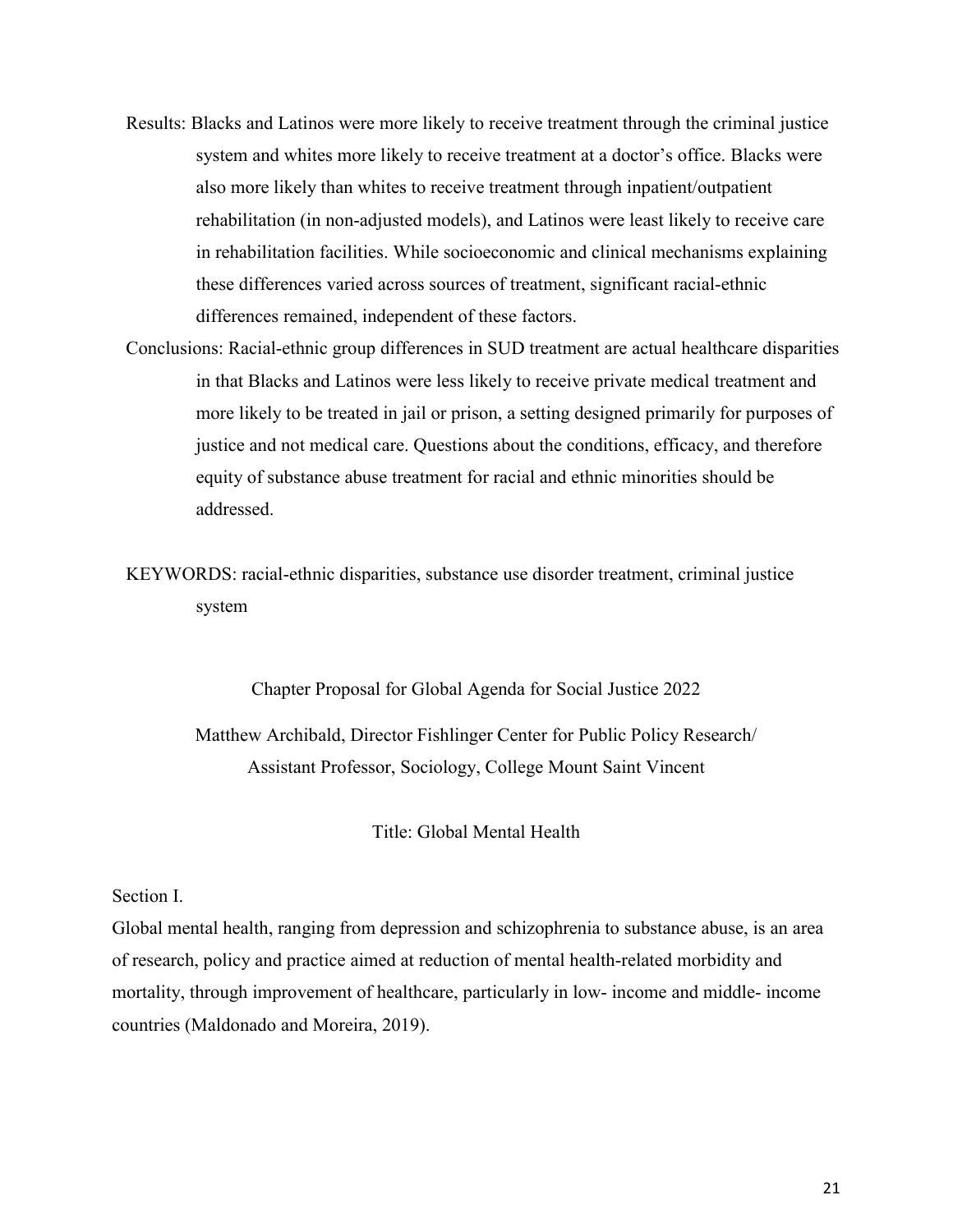Like other domains of evidence-based healthcare and policy-making, its problem-core centers on who gets to decide what constitutes priority intervention areas, which interventions/ policies to implement, and how to evaluate their impact. Since global mental health has only recently emerged as a strategic program among global health stakeholders, this problem-core is energetically contested (Lovell, Read and Lang, 2019).

For example, despite WHO/ World Bank/Gates Foundation leadership (or perhaps because of it), sociologists, anthropologists, transcultural psychiatry, social studies of science researchers, among others, raise concerns that although a global mental health paradigm aims at ameliorating morbidity and mortality, and their socioeconomic precursors, in low- and middle- income countries, it paradoxically re-establishes western hegemony by way of, for instance, universalist biomedical nosologies and metrics-driven implementation science, counteracting the benefits that otherwise accrue to global public health campaigns (Bemme 2019; Clark 2014; but cf. e.g., Kohrt and Jallah, 2016 in Lovell, Read and Lang, 2019:533 ).

Importantly, while critics such as these inveigh against hegemonic systems of metric -driven decision-making and evaluation, turning to anthropological studies of local practices and institutions to critique top-down global mental health, the extent and effectiveness (or lack thereof) of this so-called audit culture remains understudied.

As Lovell, Read and Lang (2019) note, the "degree to which global mental health policies and interventions are metric-driven […] remains an empirical question" (p. 524). Similarly, WHO methodologists, the Reference Group on Global Health Statistics would agree: "In many countries, civil registration and administrative data systems are fragmented and inadequate to report meaningful and timely data" (https://www.who.int/data/data-collection-tools/worldhealth-survey-plus / retrieved 3/31/21).

#### Section II.

To assist stakeholders in policy formation, this study investigates the degree to which global mental health policies are metrics- oriented (e.g., WHO 2018 a/b, WHO 2017 a/b, and WHO 2011), and, more centrally, the extent to which western mental health classification and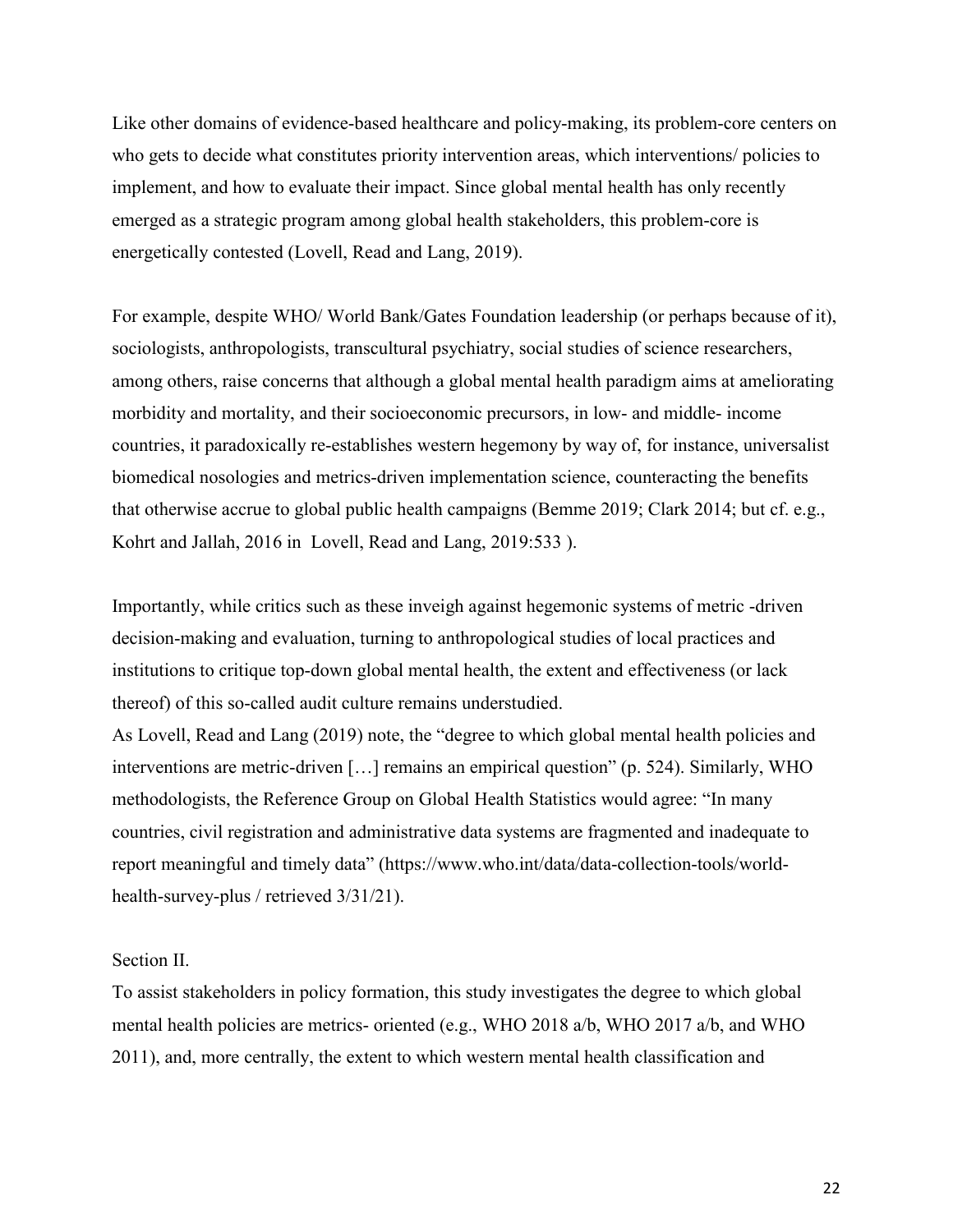intervention templates are adopted and effectively applied by member countries (see e.g., WHO's 2017 mhGAP intervention guide, and the World Health Survey Plus).

To assess adoption and effectiveness of metrics' templates, we conduct interviews with methodologists from the Reference Group, and combine these narratives with country-bycountry analyses of actual metrics use and effectiveness (rather than rhetorical deployment). The data are culled from WHO's *Standards and Tools'* learning modules and templates which country/regional/local health officials use as the evidentiary basis for interventions (WHO 2019; Special Initiative for Mental Health, 2019-2023).

#### Section III.

These data address gaps in studies of global mental health policy by showing the extent of countries' adoption and use of metrics-oriented practices; compared to analyses of rhetorical deployment of policy-claims or critics' ethical qualms vis-à-vis top-down policy-making. Analyses of use and effectiveness directly impacts policy formation. For example, this study urges greater use of GATHER protocols (Stevens et al. 2016) and Theories of Change- ToC (Bemme 2019), which highlight strengths and weaknesses of regional/sub regional and local level administrative apparatuses and knowledge. While both GATHER and ToC approaches are already under consideration by WHO and other stakeholders, like many mental health policies, they lack the kind of focused empirical support the analyses in this study can provide.

#### References

Bemme, Dorte. (2019). Finding ''What Works'': Theory of Change, Contingent Universals, and Virtuous Failure in Global Mental Health. Culture, Medicine and Psychiatry.

Clark J. (2014). Medicalization of global health 1: has the global health agenda become too medicalized? Global Health Action 7: 23998.

Kohrt, Brandon A., and Bill Jallah. (2016). People, Praxis, and Power in Global Mental Health. Anthropology and the Experience Gap. In Global Mental Health: Anthropological Perspectives, Vol. 2. E. Mendenhall, ed. London and New York: Routledge.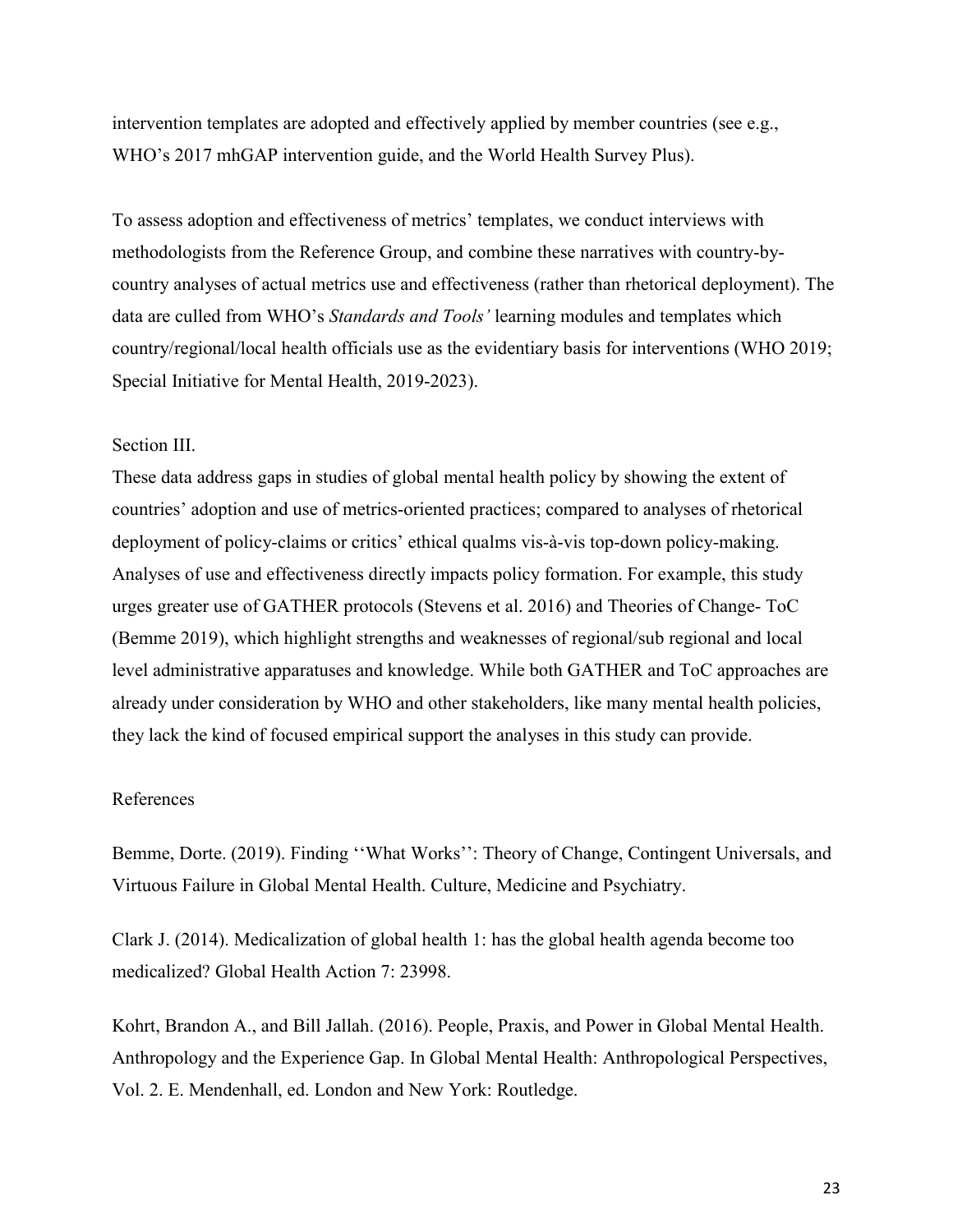Lovell, Anne M., Ursula M. Read, Claudia Lang. (2019). Genealogies and Anthropologies of Global Mental Health in Global Mental Health. Culture, Medicine and Psychiatry. https://doi.org/10.1007/s11013-019-09637-6.

Maldonado, O.J and Moreira, T. (2019). 'Metrics in global health : situated differences in the valuation of human life.', Historical social research., 44 (2). pp. 202-224.

Stevens GA, Alkema L, Black RE, Boerma JT, Collins GS, Ezzati M, et al. (2016). Guidelines for Accurate and Transparent Health Estimates Reporting: the GATHER statement. PLoS Med 13(6)

World Health Organization. (2019). The WHO special initiative for mental health (2019-2023): universal health coverage for mental health. Geneva, Switzerland: WHO.

World Health Organization (2018a). Global Reference List of 100 Core Health Indicators (plus health-related SDGs). Geneva, Switzerland: WHO.

World Health Organization (2018b). Reference list for HMIS Indicator List (draft). Geneva, Switzerland: WHO

World Health Organization (2017a). mhGAP training manuals for the mhGAP Intervention Guide for mental, neurological and substance use disorders in non-specialized health settingsversion 2.0 (for eld testing). Geneva. Switzerland: WHO

World Health Organization (2017b). Data Quality Review (DQR) Toolkit. Geneva, Switzerland: WHO. Retrieved from http://www.who.int/healthinfo/tools\_data\_analysis/dqr\_modules/en/ International Health Partnership + Related Initiatives (IPH+) and World Health Organization

World Health Organization. (2011). Monitoring, evaluation and review of national health strategies: A country-led platform for information and accountability. Geneva, Switzerland: WHO.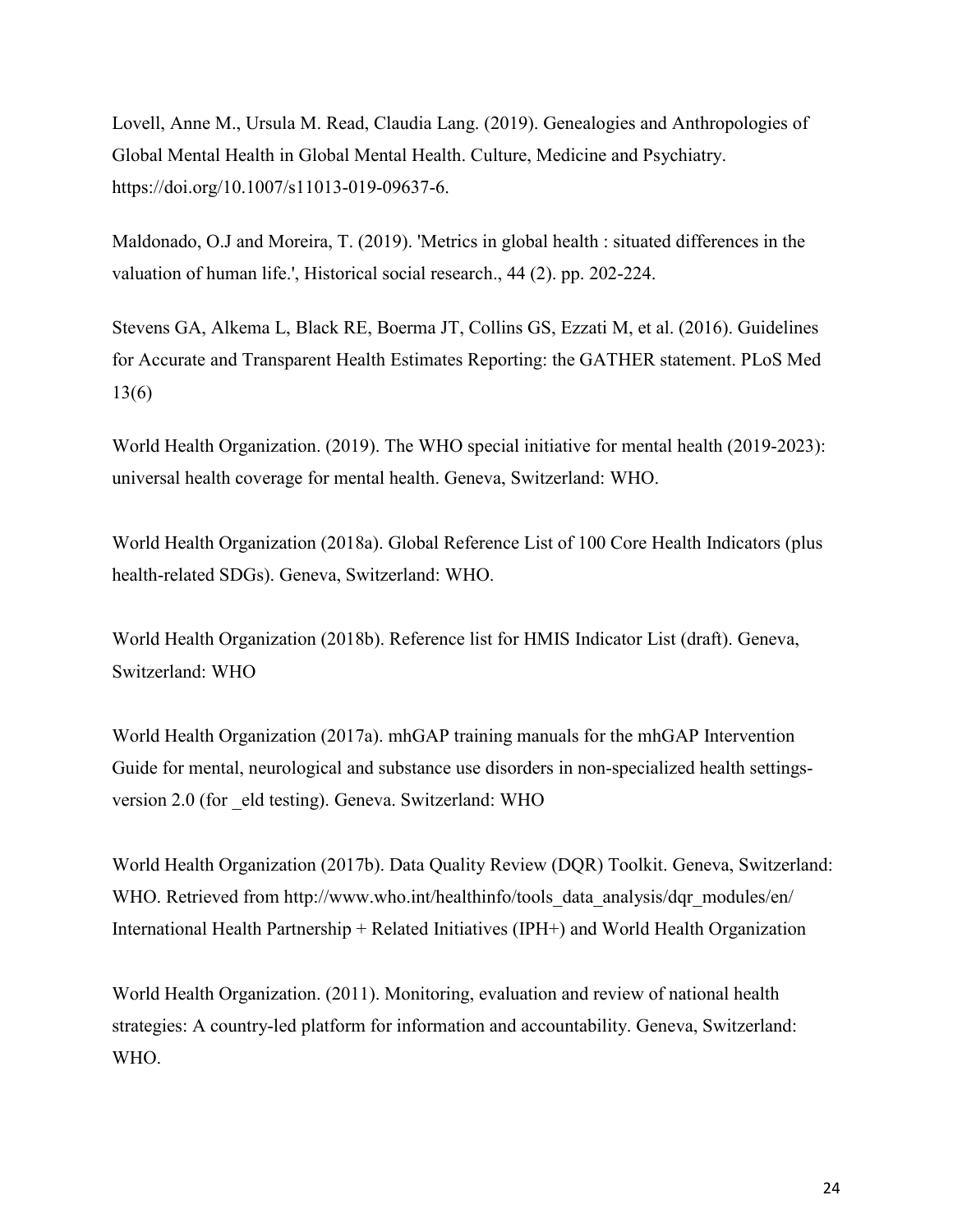<span id="page-25-0"></span>Proposal for Small Business Unemployment Rate Project and Budget Projections

Omar Nagi, Director Undergraduate Research Program/ Fishlinger Center for Public Policy Research/ Associate Professor, Sociology, College Mount Saint Vincent

Soohyun Park , Ph.D. Candidate Department of Public Administration & Policy University at Albany, State University of New York

Matthew Archibald, Director Fishlinger Center for Public Policy Research/ Assistant Professor, Sociology, College Mount Saint Vincent

### Background

Basic premise

- Historically, approximately half of national employment is in small establishments
- The SBU rate tracks whether local unemployment is higher or lower than the national average, and whether the employment contribution of small business moves with unemployment
- In brief: Is there an association between higher local unemployment, and lower contributions of small business to the local share of employment?

From this basic data relationship, a variety of research questions can be explored. The scholarly objectives of the project are two-fold.

- Develop a data set for Fishlinger researchers to pursue immediate research questions. For example;
	- o Do rural counties have different patterns of small business unemployment?
	- o Do urban counties have different patterns?
	- o What has happened in the data since Covid 19 disruptions.
- Develop a data set for public use, that can be a resource for public policy scholars nationally.

The SBU should advance four strategic goals for Fishlinger;

- 1) Production of scholarship
- 2) Student development and achievement
- 3) Standing index for the Center
- 4) Basis to attract external resources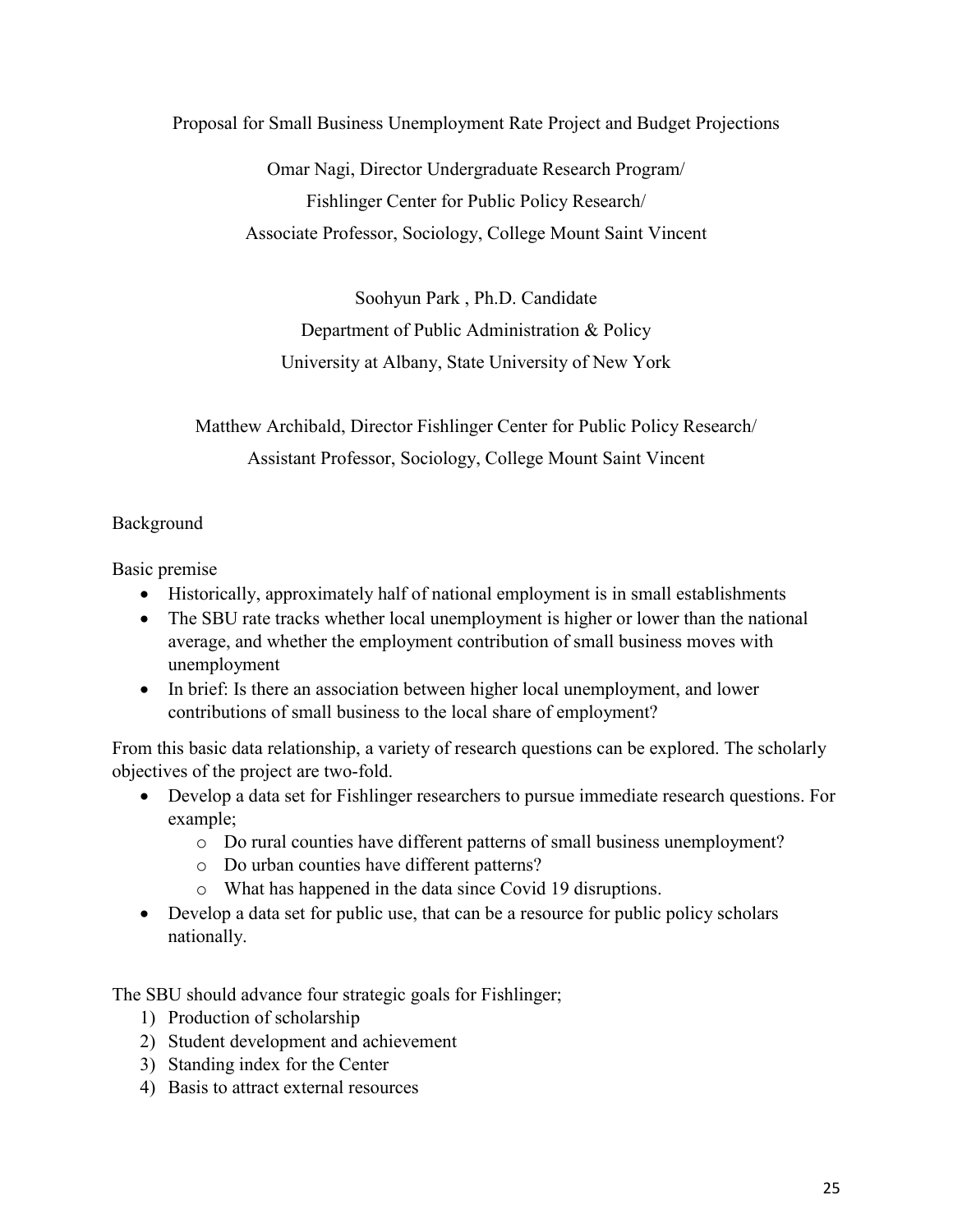# Proposed Timeline

The basic relationship needs to be initially tested before considering a standing index. If the basic research hypothesis is supported, we will then proceed to construct an index. The work will be done in four phases.

- 1) Test the basic hypotheses by June, 2021
- 2) Construct a longitudinal analysis by August, 2021
- 3) Construct a standing index by January, 2022
	- a. It will likely be an index requiring quarterly updates.
- 4) Complete training for student maintenance of the Index
	- a. We anticipate a team of 4-6 students in the maintenance of the index.
	- b. Student participation would be a combination of academic credits in public policy or sociology as well as work-study positions.

The Fishlinger Center for Public Policy was housed in the sociology department last year. A priority of the Center and the department is to fulfill the original mission of Fishlinger by building a center of scholarship that is heavily integrated with undergraduate student instruction and professional development. We will promote the Fishlinger mandate of combining professional scholarship with undergraduate student development.

A standing index is cost effective to maintain and can be a stable pillar for student instruction and professional credentialing. An index provides two distinct capacities for students. First: maintenance of the index will sustain a team of students on the project at all times. Second: specific research questions can flow from the index. In this way, the instructional value has capacity to expand as students utilize the resource for their own research.

Proposed Budget

- 1) Phase 1—Before June  $30<sup>th</sup>$ , 2021—Testing the Basic Research Hypothesis
	- a. Statistical and Data Expertise—PhD student: Soohyun Park
		- i. \$4200 for 140 labor hours between May  $15<sup>th</sup>$  and June  $30<sup>th</sup>$  2021 (i.e. current fiscal year).
		- ii. 7 weeks at 20 hours/week
	- b. Undergraduate Student Labor
		- i. \$3000 for up to 200 labor hours before June 30, 2021
		- ii. Coding, data entry and other project assistance.
	- c. Research Costs
		- i. \$1500 for research expenses in current fiscal year (before June, 30, 2021).
	- d. Total for Current Fiscal Year=\$8700
- 2) Phase 2—July 1, 2021 to August 31, 2021—Building a Longitudinal Data Set
	- a. Statistical and Data Expertise—PhD student
		- i. \$4800 for 160 labor hours in July and August. Next fiscal year.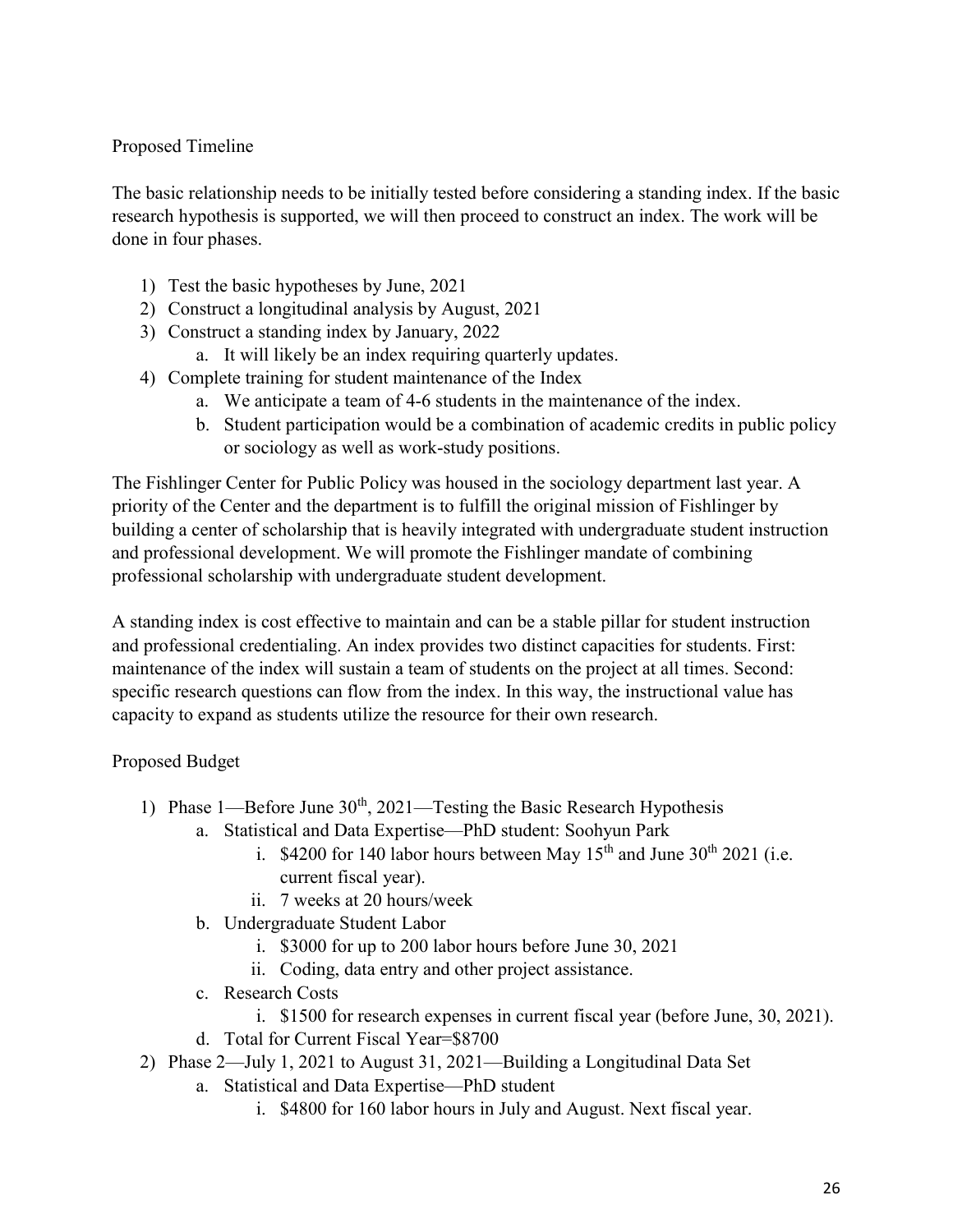- ii. 8 weeks at 20 hours/week
- b. Undergraduate Student Labor
	- i. \$1000 for up to 65 labor hours over summer
- c. \$1000 Research related expenses
- d. Total for phase 2—next fiscal year=\$6800
- 3) Phase 3—September 1, 2021 to January  $30<sup>th</sup>$ , 2022—Converting into Standing Index
	- a. Statistical and Data Expertise—PhD student
		- i. \$3000 for 100 labor hours.
		- ii. As we convert the research into a standing index, we will utilize a portion of the graduate student's time for training a project team at CMSV to maintain the index.
	- b. Undergraduate Student Labor
		- i. \$3600 for up to 240 labor hours in Fall semester.
		- ii. As index is established, the goal is to shift the workload to undergraduate students.
		- iii. The UG portion of the budget is theoretically more flexible, as some of the work may be on the basis of academic credits instead of pay. However, it would be unwise to expect a reliable team to be built through credit hours alone.
	- c. Research costs--\$1000
	- d. Total for Phase 3 is \$7600 in Fall 2021.
- 4) Phase 4—Index Maintenance—Beginning February 2022 in perpetuity. Projected cost for 1 year maintenance of index.
	- a. Statistical and Data Expertise
		- i. \$3000 for qualified PhD student in Spring and/or Summer
			- 1. 100 hours/per year
		- ii. PhD student will do yearly scheduled work, and provide several main functions
			- 1. Perform an external "audit" on the index every summer.
			- 2. Provide technical assistance for upgrades and/or specific research questions linked to the index.
			- 3. Provide a link to an external partner, which may be a basis for further collaboration. It helps expand the Fishlinger Center's profile and credibility among the academic community.
	- b. Undergraduate Labor
		- i. Up to \$3500 for a team of 4 students to manage the project over two semesters.
		- ii. Again, this may be reduced due to work being done for academic credit, but it would be unwise to rely on academic credits alone.
	- c. \$1000 research expenses
	- d. \$1500 for dissemination
		- i. Undergraduate conference funding
		- ii. Up to 1 faculty PI conference per year based on the index.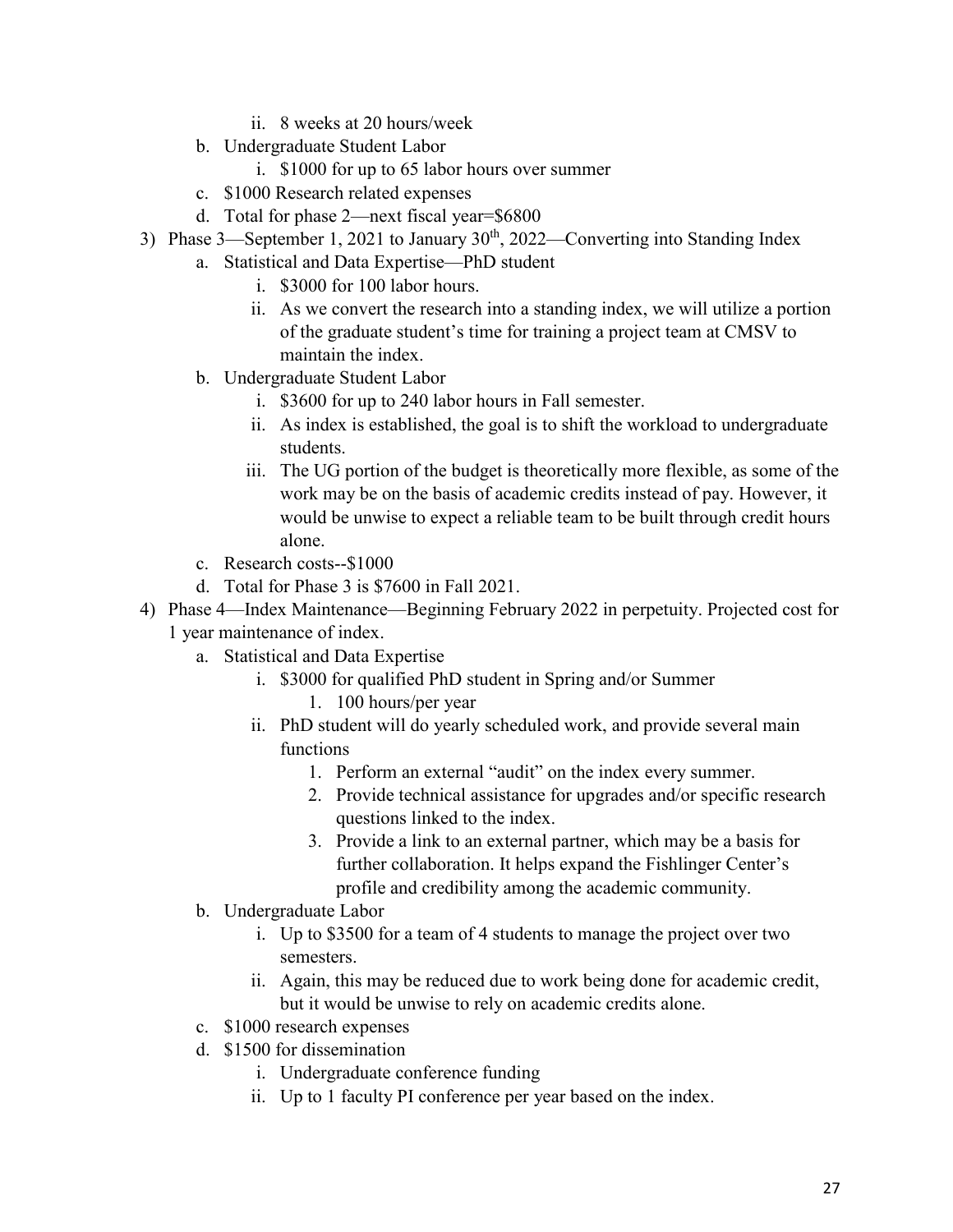- e. Total per year maintenance, once established=\$9000
- For the current year, the budget is \$8700
	- o Likely to be lower with un-spent UG labor hours
- The entire development into an index in 3 phases will be \$23,100
	- o Also likely to be lower

After the \$23K outlay - \$9000/year to maintain.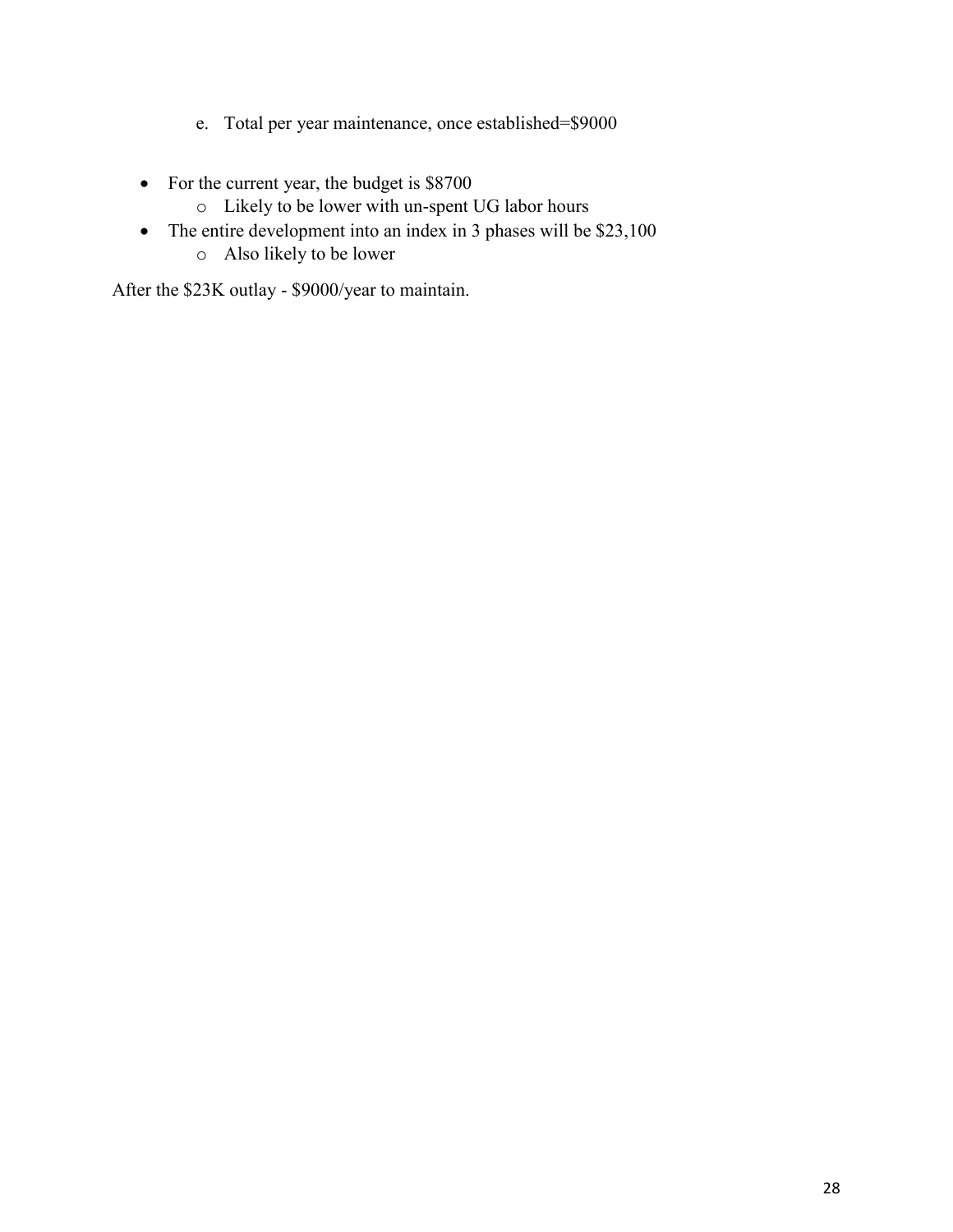#### Undergraduate Research Program

### <span id="page-29-0"></span>Institutionalization of Undergraduate Research Program

In 2020-2021 the Undergraduate Research Program was nearly completed with the formalization of its website and directorship under Professor Omar Nagi.

The Program helps students gain more than rudimentary knowledge about social and public policy; they actually participate in the formulation of independent research and in data analysis, immersing themselves in complex and controversial social, political and economic problems. By providing a forum for discourse that can stimulate intelligent dialogue about local, regional and global issues, the Program illustrates and enhances the relationship between students in the College and the common good.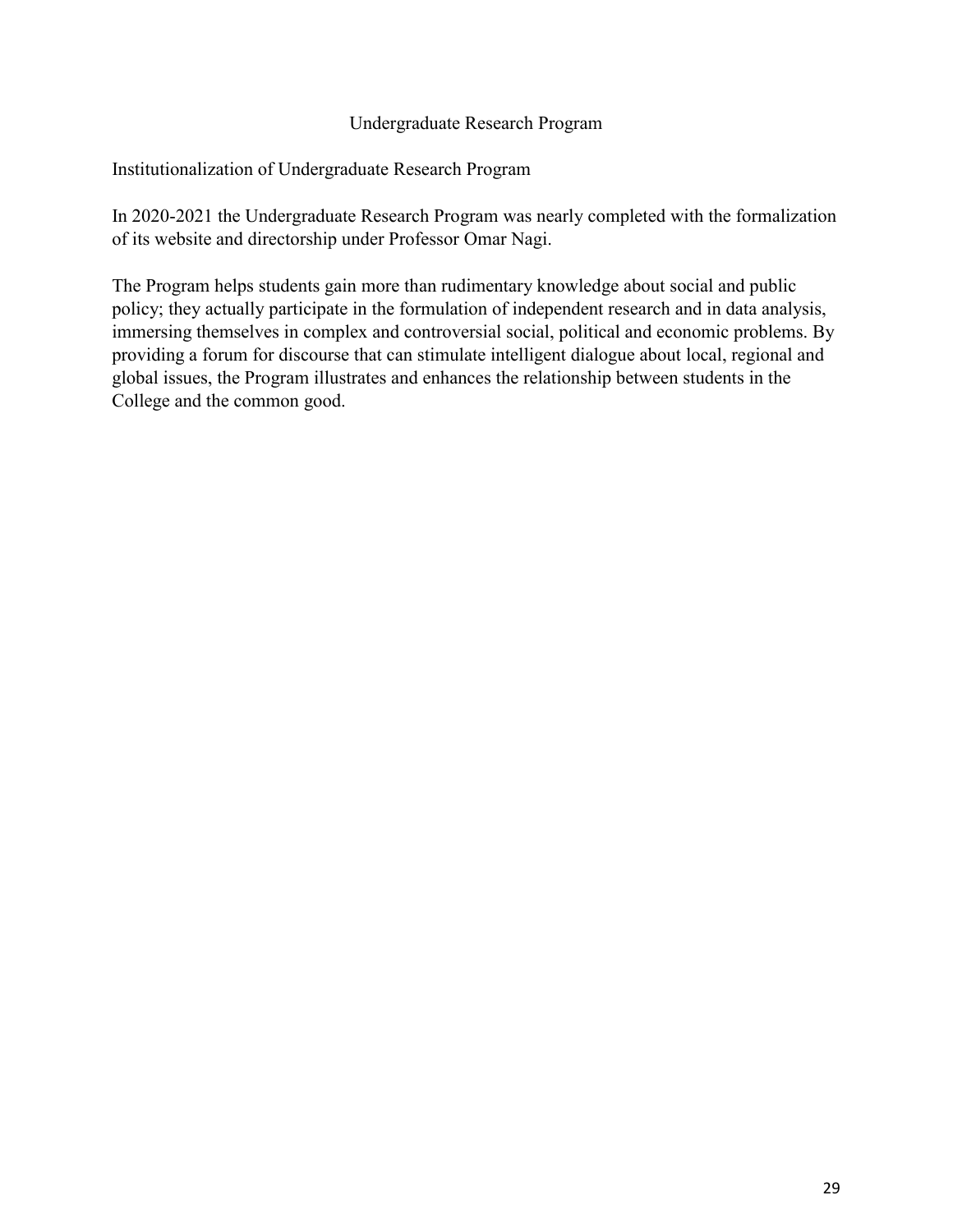#### Fishlinger Center Sponsored Events

<span id="page-30-0"></span>Panels, Events and Discussions, 2020-2021.

In the Fall of 2020, the Fishlinger Center, along with SGA, sponsored a virtual panel on diversity and cultural awareness with Kentucky State Representative Attica Scott. Representative Scott has been instrumental in developing policy aimed rectifying structural racism, discrimination, and prejudice. She sponsored Breonna's Law, an ordinance that limits the circumstances under which police can execute a so-called no-knock warrant. Nearly 50 participants were involved.

This panel was followed, a month later, by a symposium hosted by civil rights leader Reverend Al Sharpton focused on issues impacting civil rights, social justice, and criminal justice reform. While attendance was lower than the first panel (around 30), the debate and discussion were lively.

In the Spring of 2021, the Fishlinger Center, along with SGA, sponsored a virtual panel titled: Intergenerational Conversation with Women in Leadership. This event took place over the course of three days, with hours' long panels on topics related to women in leadership, their career trajectories, their experiences and observations.

The first panel. Moderated by Wantoe T. Wantoe, included: President Dr. Susan Burns, Dr. Lynne Bongiovanni, Senior Vice President for Academic Affairs/Dean of the College and Associate Professor of English and Madeleine Melkonian, Senior Vice President for Admission and External Relations. Nearly thirty students and faculty attended virtually.

The second panel included: Dr. Pamela Kerrigan, Director for the Division of Natural Sciences and Associate Professor of Chemistry; Dr. Nina Aversano, Chair of the Department of Accounting, Business, and Economics and Assistant Professor of Management Dr. Kristin Lawler, Chair of the Department of Sociology and Associate Professor of Sociology; Dr. Suzanne Carr , Associate Professor of Nursing and Sr. Eileen M. Fagan, Associate Professor of Religious Studies. A smaller yet engaged group of students and faculty attended the second panel.

On the third day, Senator Alessandra Biaggi, Democratic New York State Senator (Bronx/Westchester)/ Chair of the revived Ethics and Internal Governance Committee; Naquetta Ricks Colorado House of Representatives District 40 and Attica Scott, Congressional State Representative of Kentucky , House District 41 were scheduled to speak. Because New York Kentucky and Colorado congresses were in session, the event had greater fluidity than the first two panels. Between calls for votes on the floor of the various congresses, Biaggi and Ricks and Scott all began conversations with students and faculty in attendance.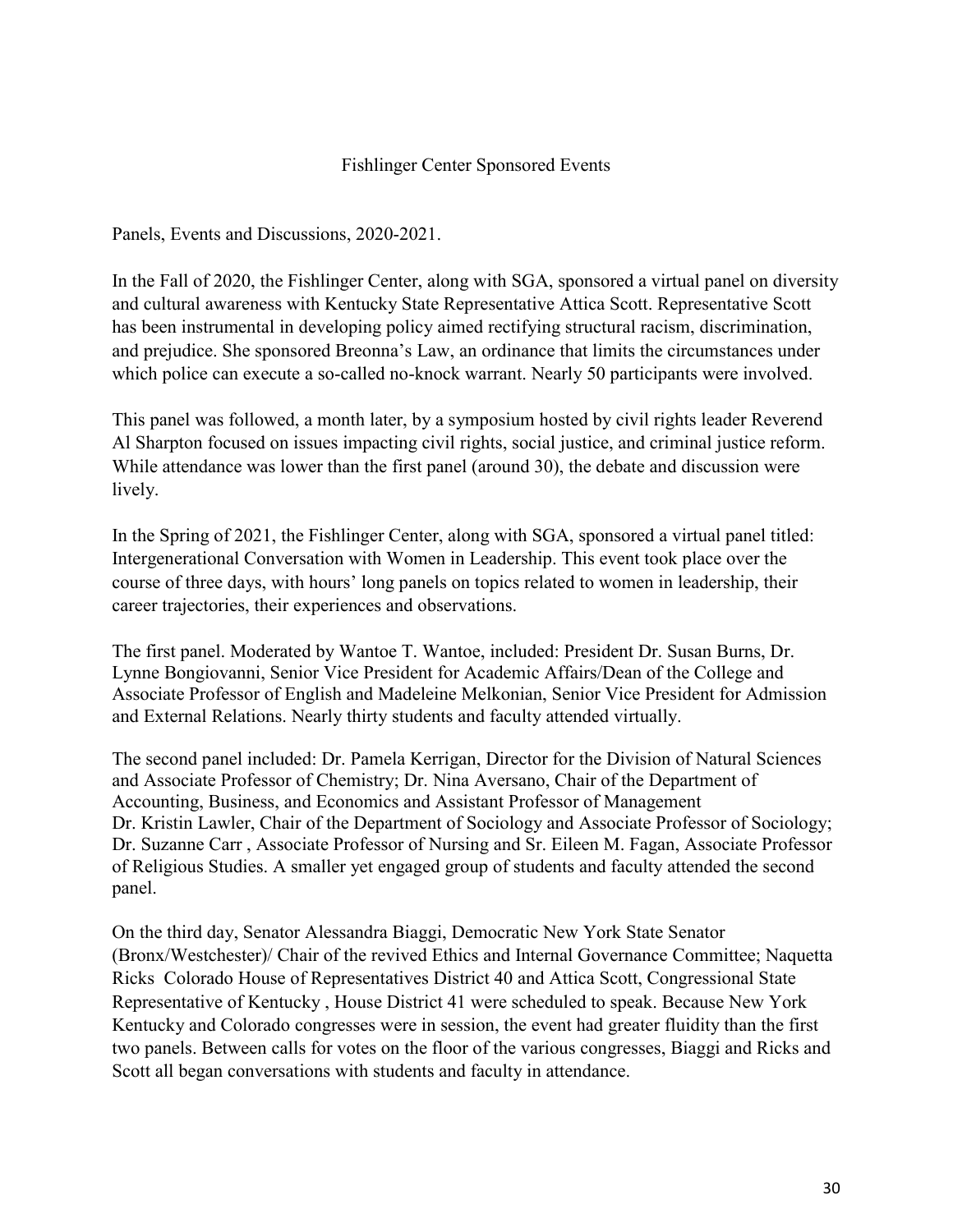In the Spring 2021, the Fishlinger Center help promote information sessions at Montclair State University in an effort to involve interested students in training programs beyond CMSV. Two panels were presented. The first Montclair State session provided panels of graduate and undergraduate students detailing the benefits of programs in [Master of Arts in Social Research &](https://www.montclair.edu/sociology/graduate-programs/ma-in-social-research-and-analysis/)  [Analysis,](https://www.montclair.edu/sociology/graduate-programs/ma-in-social-research-and-analysis/) and, [Graduate Certificate in Data Collection & Management.](https://www.montclair.edu/sociology/graduate-programs/ma-in-social-research-and-analysis/graduate-certificate-in-data-collection-and-management/) The second session was a Networking Conference with Montclair State University undergraduates and graduates, hiring managers from local nonprofits and businesses (e.g., Mathematica). Experts described skill sets and knowledge instrumental for launching a career in the area of social science research and policy, in both public and private spheres. Low attendance at the end of the spring semester was not surprising and indicated the need to schedule these sessions for mid-fall.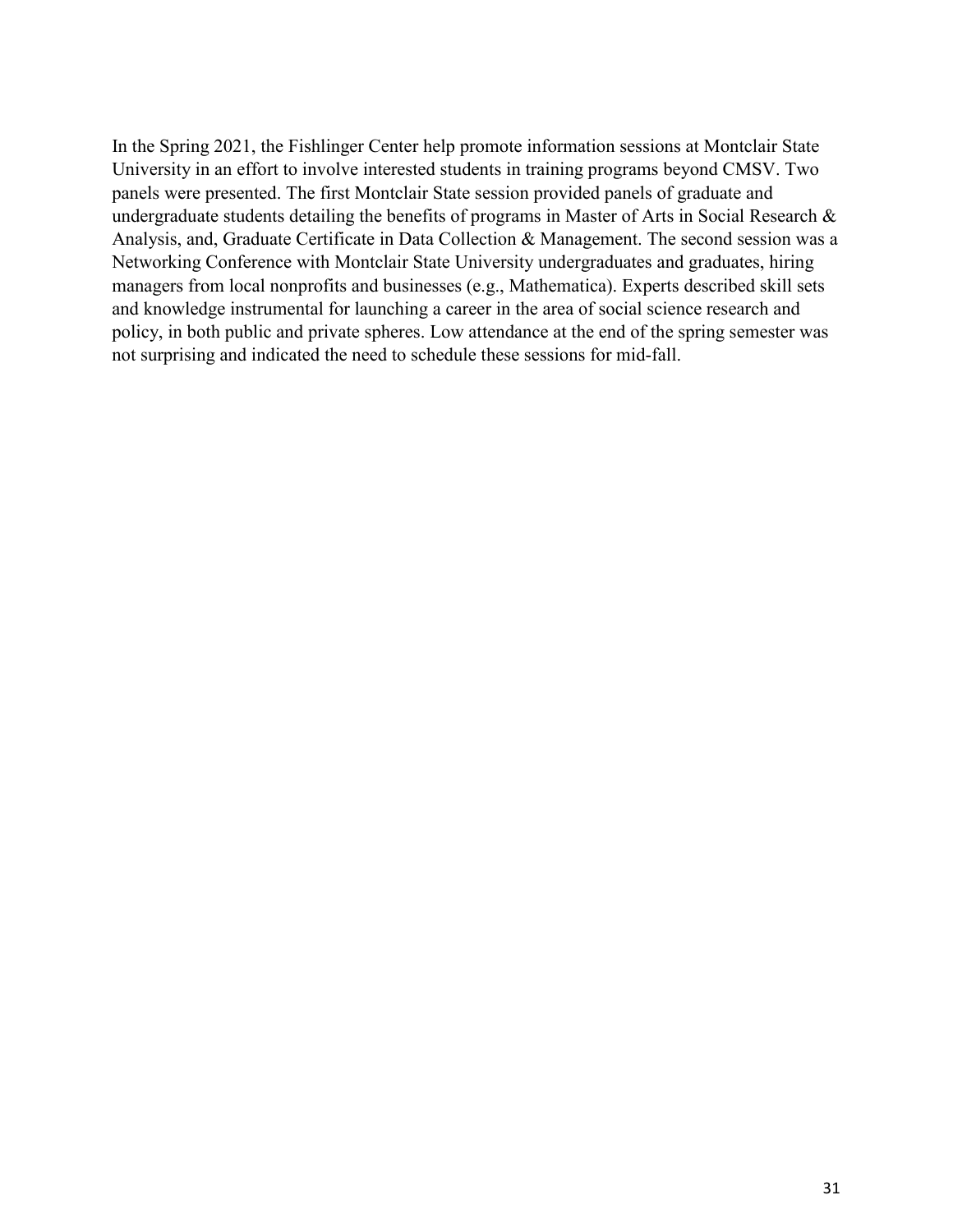### Table II. 2018- 2022 Budget Allocations

Organizational/ Departmental Operating Expense Budget For FY22

Fishlinger Center for Public Policy

<span id="page-32-0"></span>

| Orgn: | 523                                 |                                  |                                  |                                              |                                   |                                   |                          |               |                                      |                |                               |
|-------|-------------------------------------|----------------------------------|----------------------------------|----------------------------------------------|-----------------------------------|-----------------------------------|--------------------------|---------------|--------------------------------------|----------------|-------------------------------|
| Fund: | 11001                               |                                  |                                  |                                              |                                   | FY21 vs FY20 Approved Budget      |                          |               |                                      |                |                               |
| Acct  | <b>Account Description</b>          | <b>FY18</b><br>Actual<br>Expense | <b>FY19</b><br>Actual<br>Expense | <b>YTD</b><br>12/19/19<br>Invoices<br>Posted | <b>FY20</b><br>Approved<br>Budget | <b>FY21</b><br>Proposed<br>Budget | Inc $(Dec)$<br>S         | Inc (Dec) $%$ | FY 2021<br>Approved<br><b>Budget</b> | Inc (Dec)<br>S | FY 2022<br>Proposed<br>Budget |
| 7021  | Photocopying                        | 330.25                           | 114.2                            | 1.5                                          | $\overline{\phantom{a}}$          | 100                               | $\overline{\phantom{a}}$ |               |                                      |                |                               |
| 7201  | Conference Expenses                 | 1,252.95                         | 2,419.81                         | $-80$                                        |                                   | 1000                              |                          |               |                                      |                | 2000.00                       |
| 7228  | Prof Develop - Academic Admin/Staff | 57.78                            |                                  |                                              |                                   | 500                               | $\blacksquare$           |               |                                      |                | 1000.00                       |
| 7281  | Memberships                         | 198                              |                                  |                                              |                                   |                                   |                          |               |                                      |                |                               |
| 7309  | Supplies                            |                                  |                                  |                                              | 1,800.00                          | 1000                              | $-1,800.00$              | $-100.00\%$   |                                      |                | 1000.00                       |
| 7319  | Miscellaneous Expense               | 73.23                            |                                  |                                              |                                   |                                   |                          |               |                                      |                |                               |
| 7329  | Food Expenses                       | 1,148.29                         | 261.32                           |                                              |                                   | 500                               |                          |               |                                      |                | 500.00                        |
| 7333  | <b>Business Travel</b>              | 224.14                           | 358.5                            | $-23$                                        |                                   | 1000                              | $\blacksquare$           |               |                                      |                | 500.00                        |
| 7373  | Recruitment - Students              |                                  | 60.24                            | $\blacksquare$                               |                                   |                                   |                          |               |                                      |                | 2500.00                       |
| 7412  | Fishlinger Center Advisory Board    |                                  |                                  |                                              | 1,000.00                          |                                   | $-1,000.00$              | $-100.00\%$   |                                      |                |                               |
| 7413  | Develop and Field Surveys           | 20,307.50                        | 26,060.00                        | 24,340.00                                    | 28,000.00                         | 25,000.00                         | 28,000.00                | $-100.00\%$   | 25,000.00                            | 0.00           | 2500.00                       |
| 7414  | Training                            | 2,500.00                         |                                  |                                              | 2,000.00                          | 2,000.00                          | $-2,000.00$              | $-100.00\%$   |                                      |                |                               |
| 7415  | Sample                              |                                  |                                  | 14,060.00                                    | 11,000.00                         | 15,000.00                         | 11,000.00                | $-100.00\%$   |                                      |                |                               |
| 7492  | <b>Contracted Services</b>          | 23,315.00                        | 2,331.00                         | 100                                          | 10,000.00                         | 10,000.00                         | 10,000.00                | $-100.00\%$   |                                      |                | 15,000.00                     |
| 7562  | Telephone                           | 960                              | 200                              |                                              | 1,000.00                          | 200.00                            | $-1,000.00$              | $-100.00\%$   |                                      |                |                               |
| Total |                                     | 50,367.14                        | 31,805.07                        | 38,398.50                                    | 54800                             | 56300                             | 54,800.00                | $-100.00\%$   |                                      |                |                               |
|       |                                     |                                  |                                  |                                              |                                   |                                   |                          |               |                                      |                |                               |

54,800.00 56.300.00 25,000.00 25,000.00 25,000.00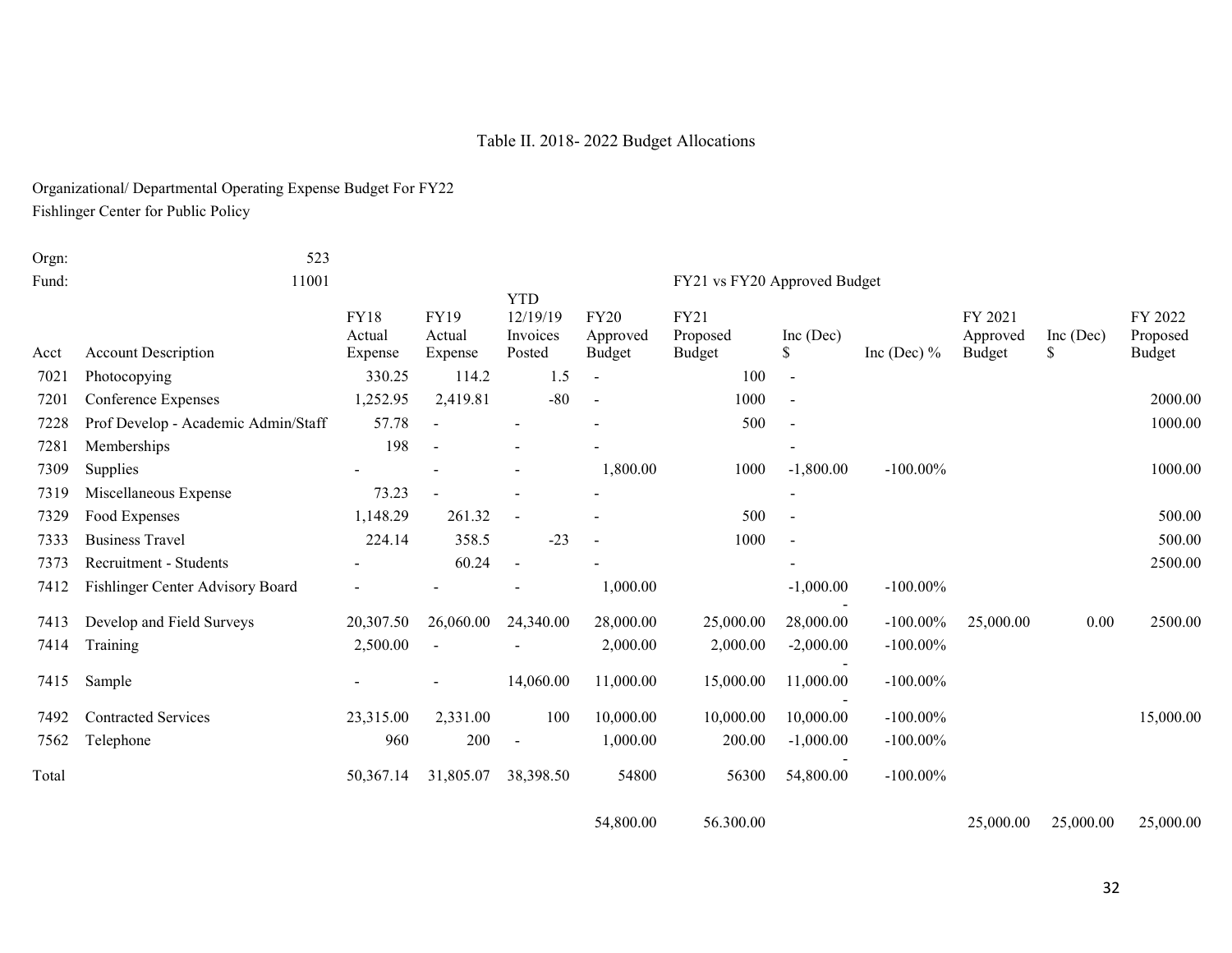#### Appendix A – Fishlinger Center History 2015-2020

<span id="page-33-0"></span>In February 2015, the College of Mount Saint Vincent announced the creation of the Fishlinger Center for Public Policy Research. With funds generously contributed by William Fishlinger, a trustee of the College, the Center was designed to study public policy issues through independent and objective research conducted by students, faculty, and other members of the academic community. A distinctive feature of this Center was the Polling Center.

In its early years, under leadership of the advisory board chair, Provost Guy Lometti, and Director James Donius, the Center undertook a series of projects aimed at drawing attention to the College, by conducting ongoing nation-wide polling on topics such as human trafficking, health care, poverty, domestic violence, drug addiction, education and the environment. These studies were intended to provide faculty and students hands-on experience with survey design, data collection, and research analysis.

After experimentation with different approaches to polling and analysis, the Polling Center coalesced around a continuous/annual public opinion poll investigating Americans' sociopolitical and economic attitudes, expectations, beliefs and values. The Fishlinger Optimism Index was developed as a key component of these annual surveys. The Fishlinger Optimism is a measure of public opinion centered on Americans' attitudes about current and future sociopolitical and economic issues. It is derived from nationally representative data about trust in public officials, social/political issues, beliefs about the United States' place in the world, and a series of value statements dealing with individuals' feelings of success and security, among other issues.

#### Original Mission

<span id="page-33-1"></span>The Fishlinger Center's mission is to illuminate public opinion on key public policy and social issues through independent empirical research that will serve as a vehicle for meaningful dialogue and constructive action. The Center's research is intended to elevate and extend the College's recognition, by positioning it as a reliable, if not, premier, source of current public opinion research and analysis. These core goals will enhance the reciprocal relationship between the College, its students, faculty, administration, alumni and the broader regional community. Alongside the Center's contribution to scholarship and public discourse, it is uniquely mandated to be a resource for undergraduate education.

#### Facilities

<span id="page-33-2"></span>The Center, located in Founders' Hall, is equipped with twenty-six work stations for both internet and telephone data collection. Software packages for analysis and data collection include Decipher and IBM SPSS. In addition, the Center is a member of the IBM academic initiative. This provides the Center with access to IBM's advanced analytic packages for modeling and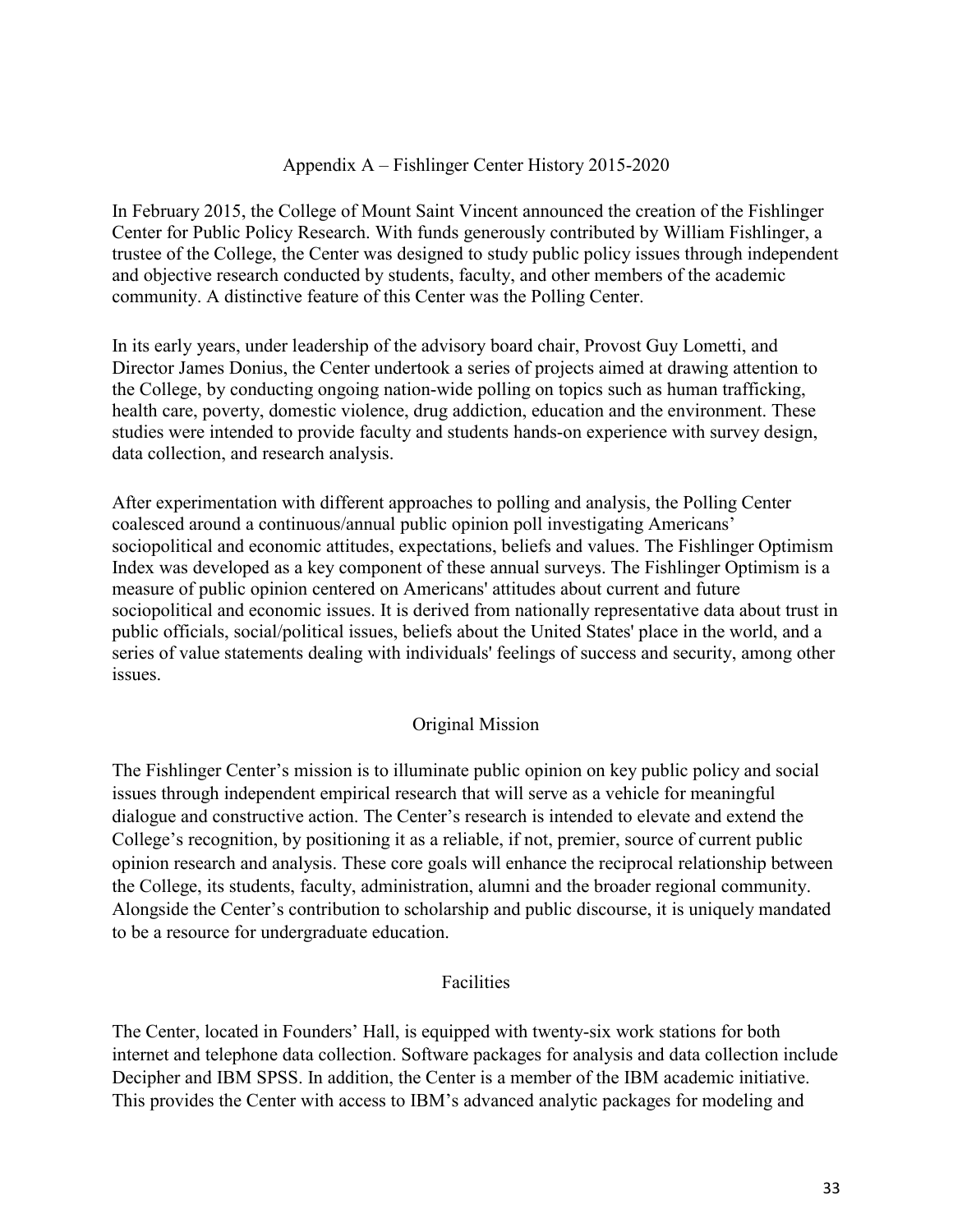predictive analytics as well as Watson artificial analysis and machine learning. Facilities include a conference room designed for qualitative interviewing and focus groups.